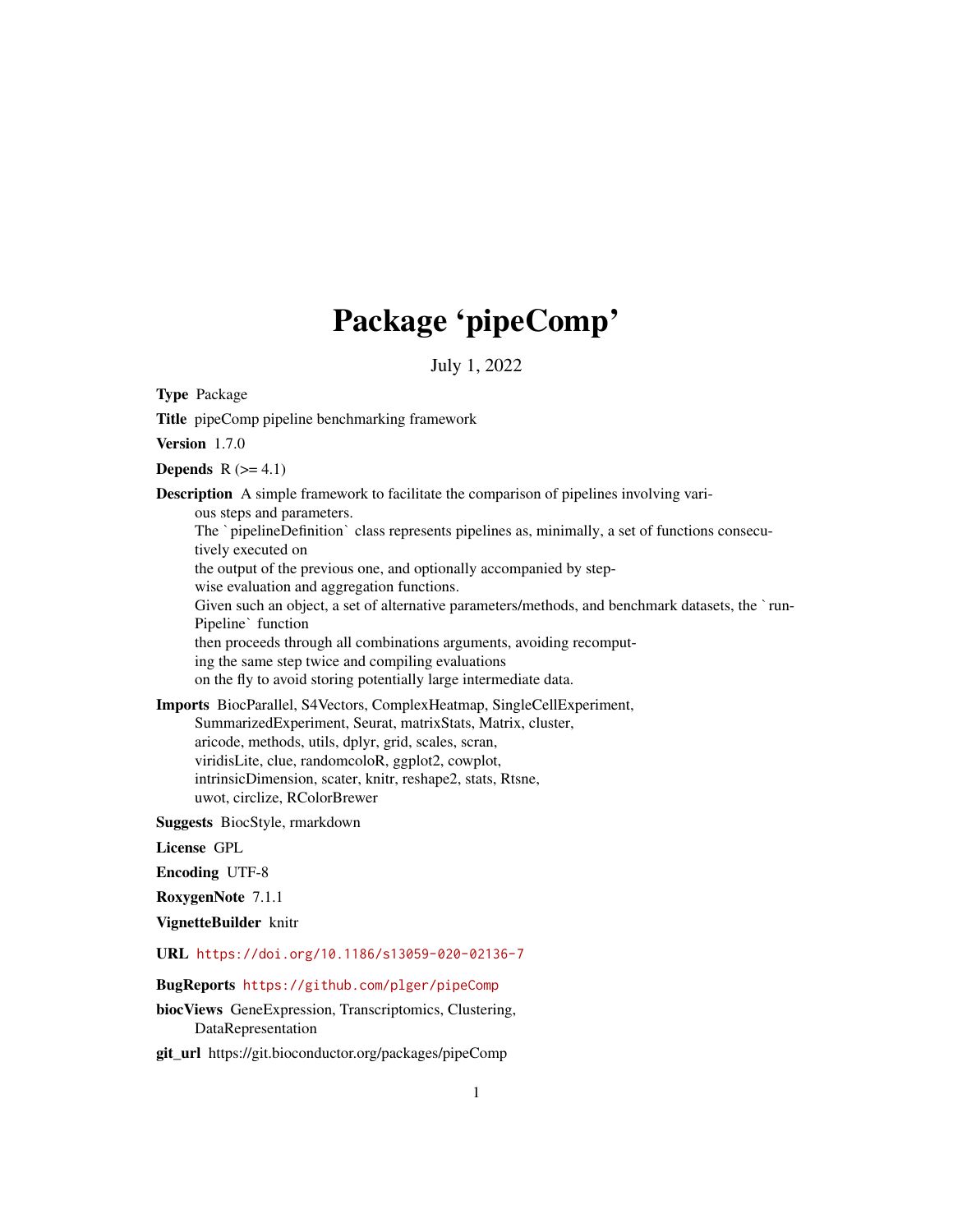git\_branch master git\_last\_commit e80f68f

git\_last\_commit\_date 2022-04-26

Date/Publication 2022-07-01

Author Pierre-Luc Germain [cre, aut] (<<https://orcid.org/0000-0003-3418-4218>>), Anthony Sonrel [aut] (<<https://orcid.org/0000-0002-2414-715X>>), Mark D. Robinson [aut, fnd] (<<https://orcid.org/0000-0002-3048-5518>>)

Maintainer Pierre-Luc Germain <pierre-luc.germain@hest.ethz.ch>

## R topics documented:

|     | 3              |
|-----|----------------|
|     | $\overline{3}$ |
|     | $\overline{4}$ |
|     | $\overline{5}$ |
|     | $\overline{5}$ |
|     | 6              |
|     | 6              |
|     | $\overline{7}$ |
|     | $\overline{7}$ |
|     | 8              |
|     | 8              |
|     | 9              |
| 11  |                |
| 12  |                |
| 12  |                |
| 13  |                |
| 14  |                |
| 14  |                |
| 15  |                |
| 15  |                |
| 16  |                |
| 16  |                |
| 17  |                |
| -18 |                |
| 18  |                |
| 19  |                |
| 20  |                |
| 22  |                |
| 23  |                |
| 23  |                |
| 25  |                |
| 25  |                |
| 26  |                |
|     |                |
| 29  |                |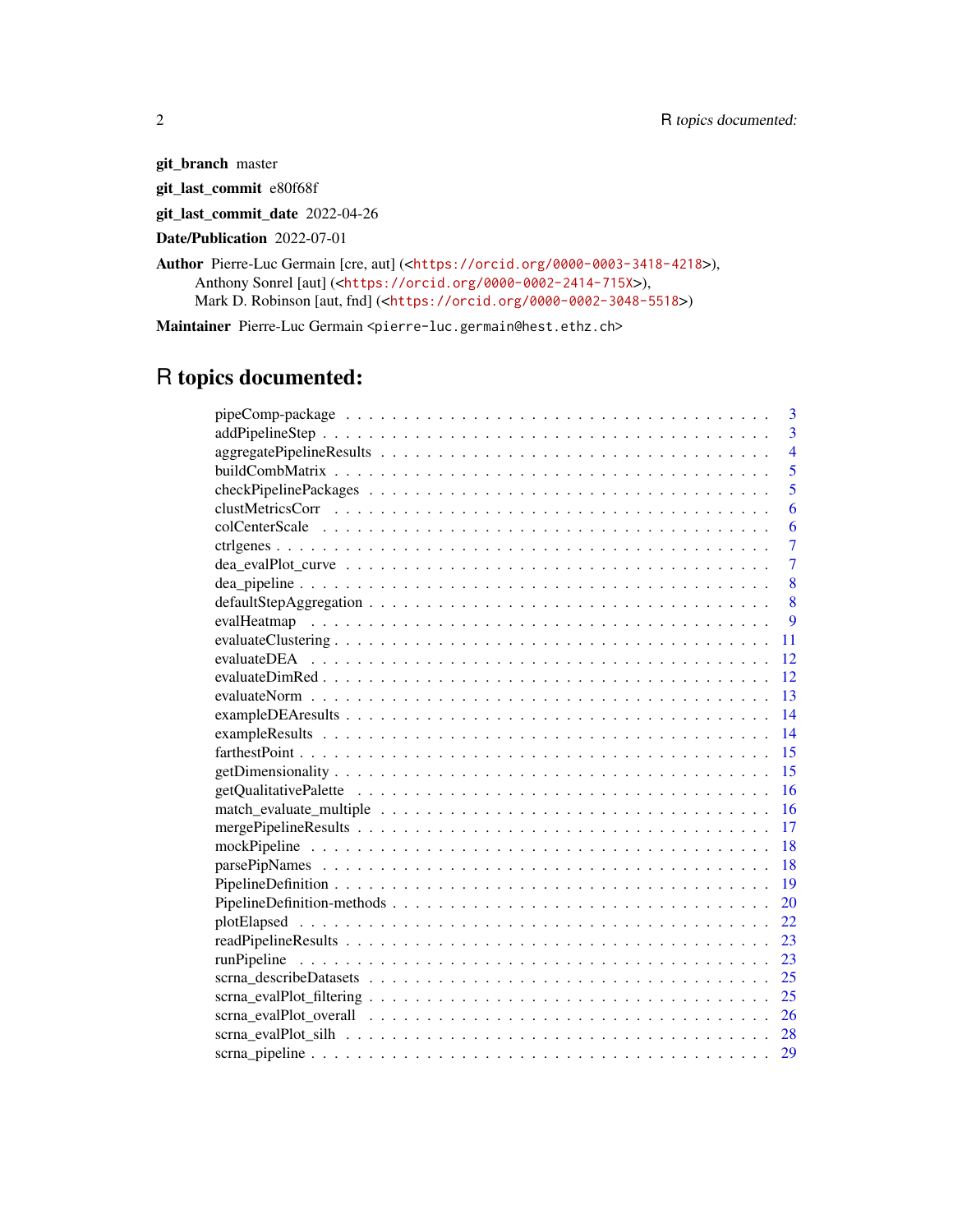## <span id="page-2-0"></span>pipeComp-package 3

| Index |  |  |  |  |  |  |  |  |  |  |  |  |  |  |  |
|-------|--|--|--|--|--|--|--|--|--|--|--|--|--|--|--|

pipeComp-package *pipeComp - a framework for pipeline benchmarking*

## Description

pipeComp is a simple framework to facilitate the comparison of pipelines involving various steps and parameters. It was initially developed to benchmark single-cell RNA sequencing pipelines, and contains pre-defined [PipelineDefinition](#page-18-1)s and functions to that effect, but could be applied to any context. See 'vignette("pipeComp")' for an introduction.

#### Author(s)

Pierre-Luc Germain <pierre-luc.germain@hest.ethz.ch>

Anthony Sonrel <anthony.sonrel@uzh.ch>

Mark D. Robinson <mark.robinson@imls.uzh.ch>

<span id="page-2-1"></span>addPipelineStep *addPipelineStep*

## Description

Add a step to an existing [PipelineDefinition](#page-18-1)

## Usage

addPipelineStep(object, name, after = NULL, slots = list())

#### Arguments

| object | A PipelineDefinition                                                                                                                       |
|--------|--------------------------------------------------------------------------------------------------------------------------------------------|
| name   | The name of the step to add                                                                                                                |
| after  | The name of the step after which to add the new step. If NULL, will add the<br>step at the beginning of the pipeline.                      |
| slots  | A optional named list with slots to fill for that step (i.e. 'functions', 'evaluation',<br>'aggregation', 'descriptions' - will be parsed) |

## Value

A [PipelineDefinition](#page-18-1)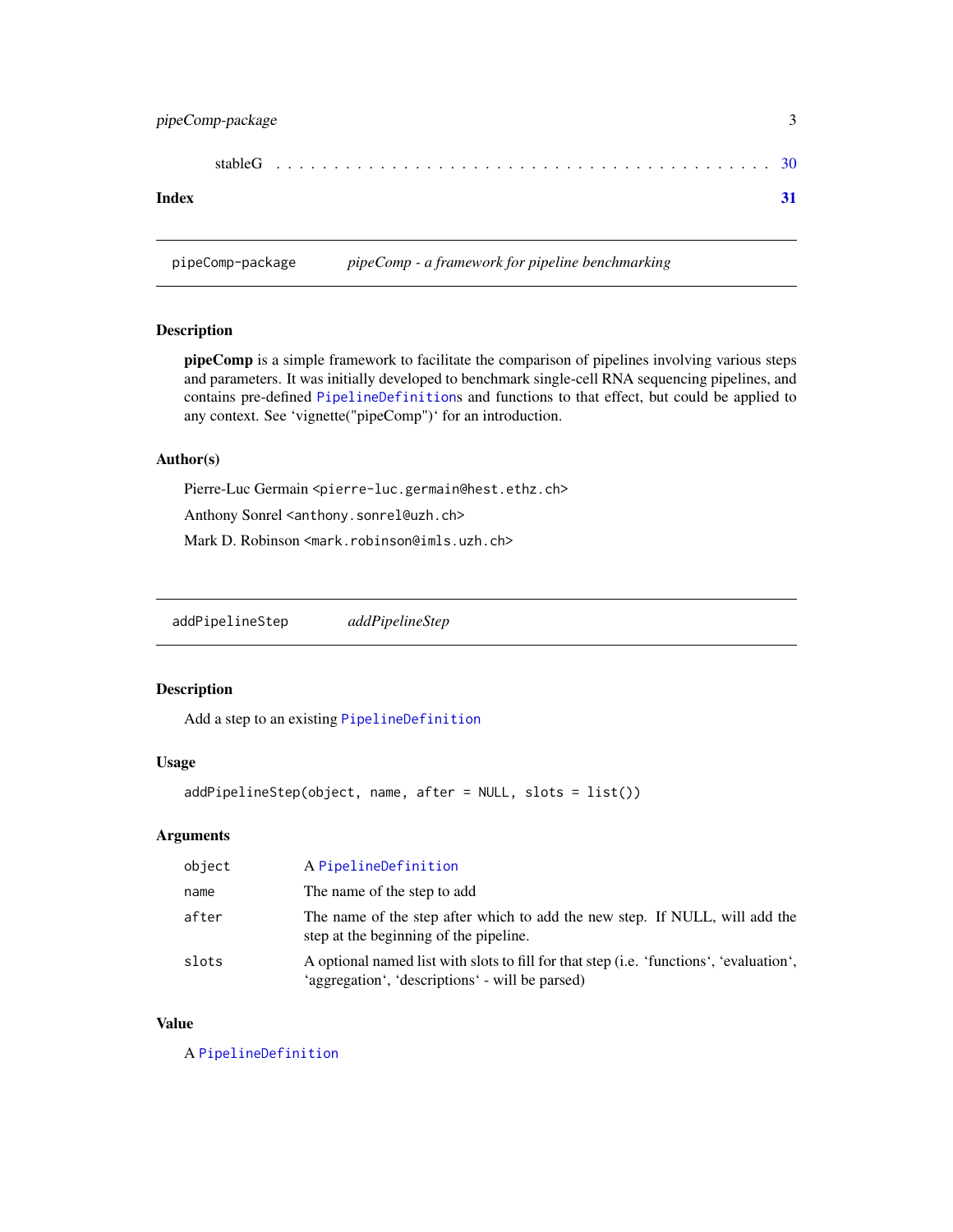## See Also

[PipelineDefinition](#page-18-1), [PipelineDefinition-methods](#page-19-1)

#### Examples

```
pd <- mockPipeline()
pd
pd <- addPipelineStep(pd, name="newstep", after="step1",
                      slots=list(description="Step that does nothing..."))
pd
```
aggregatePipelineResults

*aggregatePipelineResults*

## Description

Aggregates the evaluation and running times of 'runPipeline' results. Results should be indicated either as a 'path" prefix or as a vector of paths to 'evaluation\.rds' files ('resfiles').

#### Usage

aggregatePipelineResults(res, pipDef = NULL)

#### **Arguments**

| res    | A (named) list of results (per dataset), as produced by readPipelineResults<br>(or 'mergePipelineResults').             |
|--------|-------------------------------------------------------------------------------------------------------------------------|
| pipDef | An optional PipelineDefinition containing the aggregation methods. If omit-<br>ted, that from the results will be used. |

#### Value

A list with a slot for each step for which there is an aggregation method, or (if no aggregation method available) a list of the 'stepIntermediateReturnObjects' of 'runPipeline'

```
# we produce mock pipeline results:
pip <- mockPipeline()
datasets <- list( ds1=1:3, ds2=c(5,10,15) )
tmpdir1 <- paste0(tempdir(),'/')
res <- runPipeline(datasets, pipelineDef=pip, output.prefix=tmpdir1,
                   alternatives=list() )
# we read the evaluation files:
res <- readPipelineResults(tmpdir1)
# we aggregate the results (equivalent to the output of `runPipeline`):
res <- aggregatePipelineResults(res)
```
<span id="page-3-0"></span>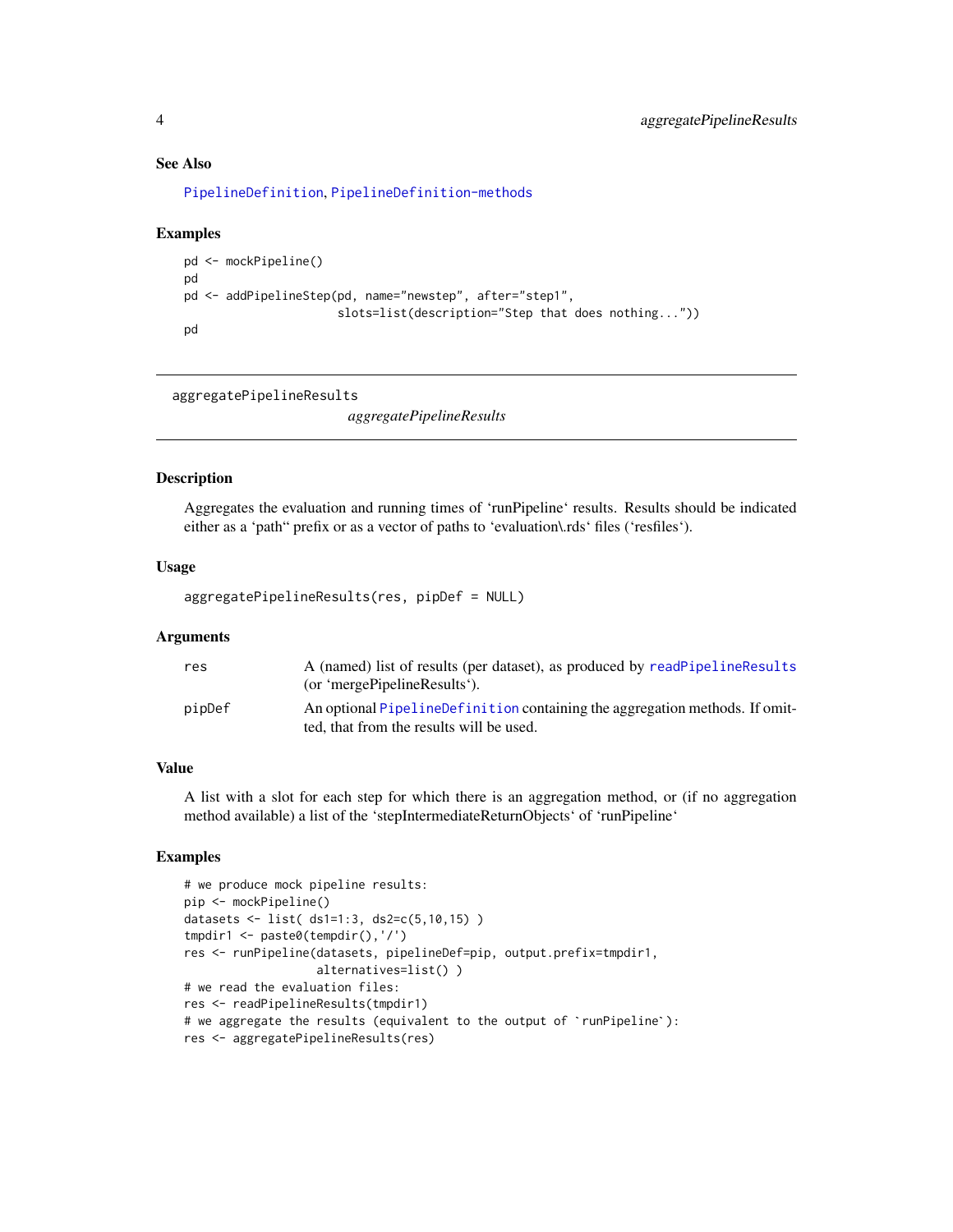<span id="page-4-0"></span>buildCombMatrix *buildCombMatrix*

#### Description

Builds a matrix of parameter combinations from a list of alternative values.

#### Usage

```
buildCombMatrix(alt, returnIndexMatrix = FALSE)
```
## Arguments

alt A named list of alternative parameter values returnIndexMatrix Logical; whether to return a matrix of indices, rather than a data.frame of factors.

#### Value

a matrix or data.frame

#### Examples

buildCombMatrix(list(param1=LETTERS[1:3], param2=1:2))

checkPipelinePackages *checkPipelinePackages*

## Description

Checks whether the packages required by a pipeline and its alternative methods are available.

#### Usage

```
checkPipelinePackages(alternatives, pipDef = NULL)
```
#### Arguments

| alternatives | A named list of alternative parameter values |
|--------------|----------------------------------------------|
| pipDef       | An object of class 'PipelineDefinition'.     |

#### Value

Logical.

```
checkPipelinePackages(list(argument1="mean"), scrna_pipeline())
```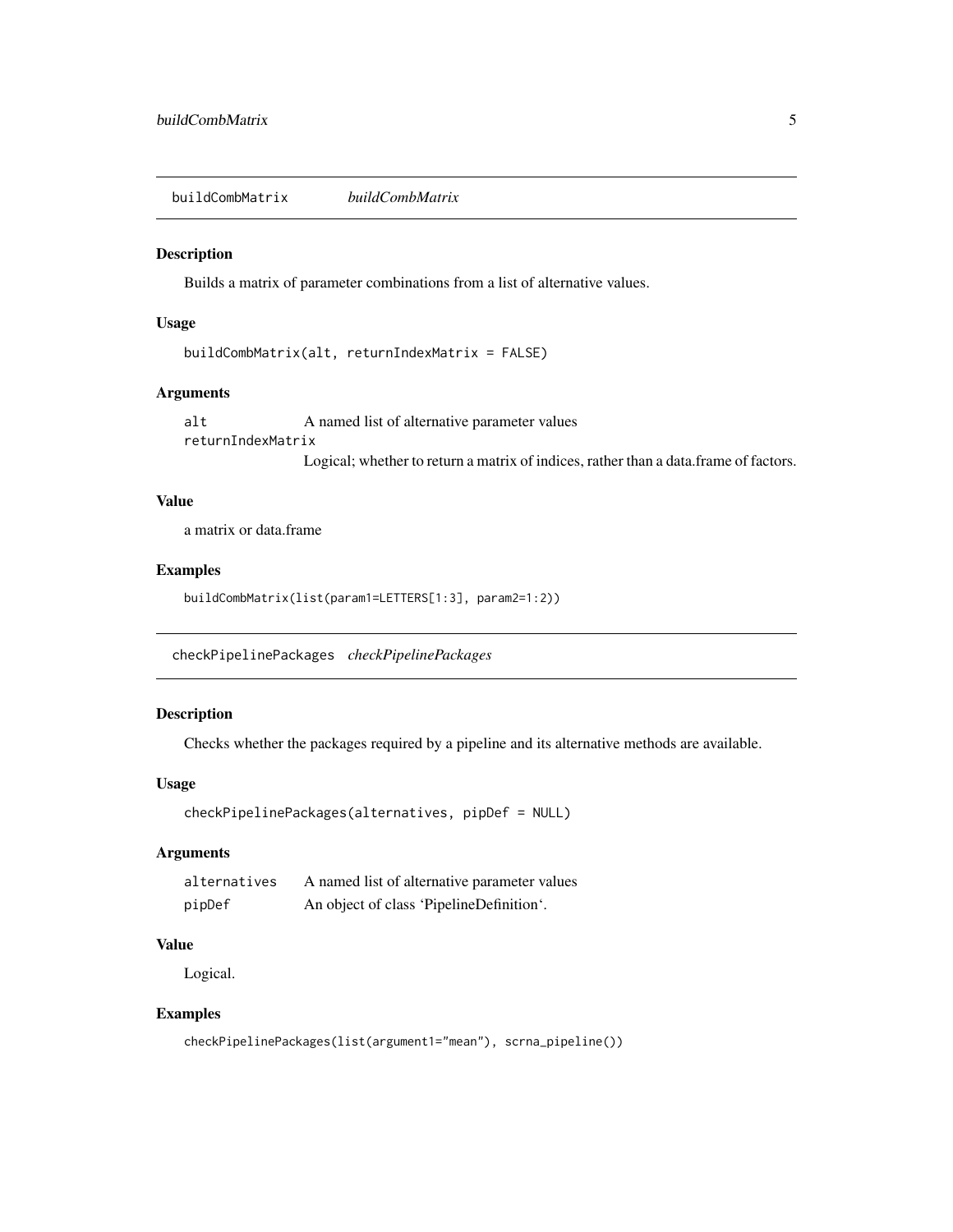<span id="page-5-0"></span>

#### Description

A list of two matrices containing, respectively, the Pearson and Spearman pairwise correlations between various clustering evalution metrics, computed across a wide range of scRNAseq clustering analyses (see reference).

## Value

a list.

## References

See https://doi.org/10.1101/2020.02.02.930578

<span id="page-5-1"></span>colCenterScale *colCenterScale*

#### Description

Matrix scaling by centering columns separately and then performing variance scaling on the whole matrix, in a NA-robust fashion. With the default arguments, the output will be the number of (matrix-)median absolute deviations from the column-median.

## Usage

```
colCenterScale(
  x,
  centerFn = median,
  scaleFn = function(x, na.rm) median(abs(x), na.rm = na.rm)
\lambda
```
#### Arguments

| <b>X</b> | A numeric matrix.                                                                                                                   |
|----------|-------------------------------------------------------------------------------------------------------------------------------------|
| centerFn | The function for calculating centers. Should accept the 'na.rm' argument. E.g.<br>'centerFn=mean' or 'centerFn=median'.             |
| scaleFn  | The function for calculating the (matrix-wise) scaling factor. Should accept the<br>'na.rm' argument. Default 'median $(abs(x))$ '. |

## Value

A scaled matrix of the same dimensions as 'x'.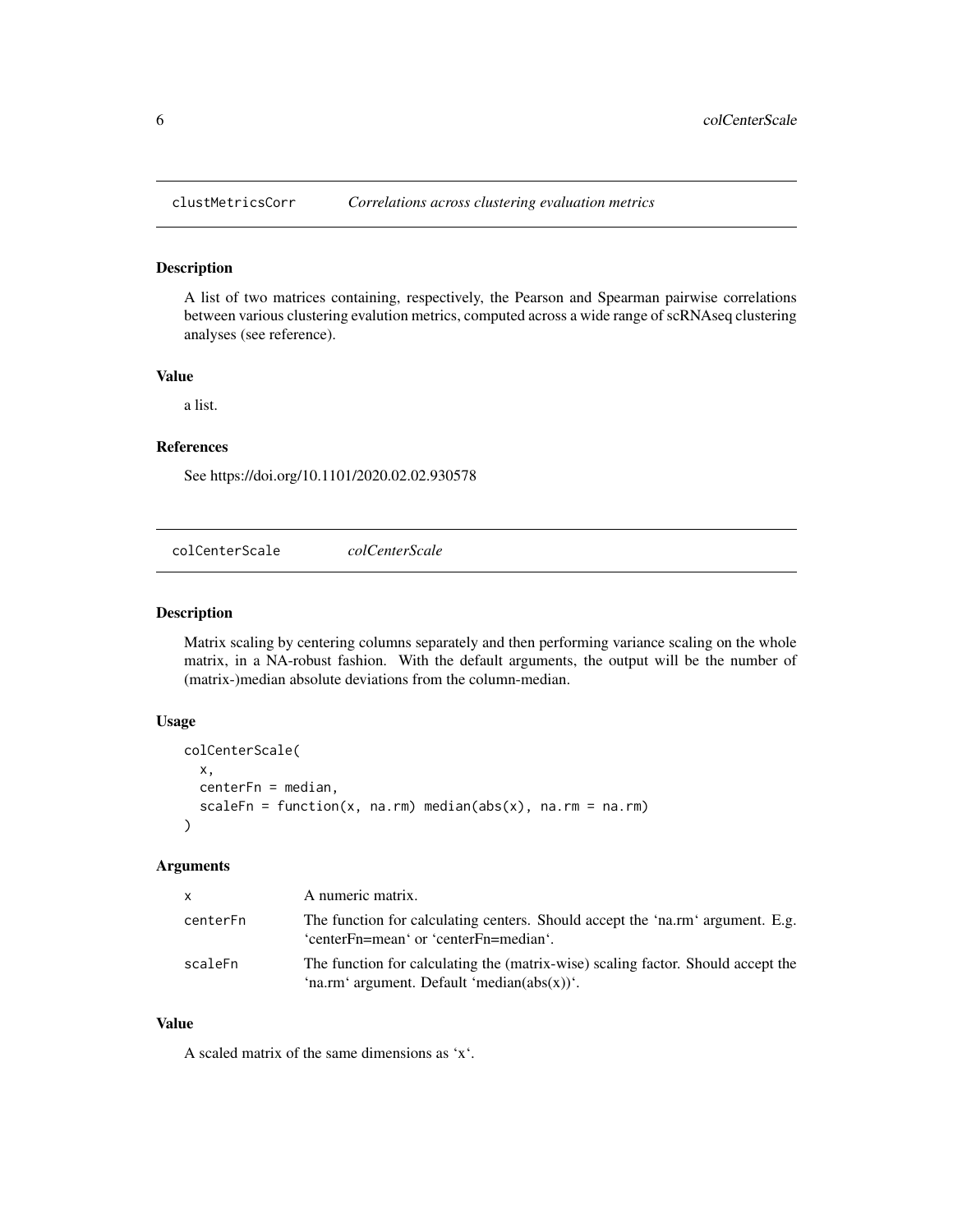#### <span id="page-6-0"></span>ctrigenes **7**

## Examples

```
# random data with column mean differences
d <- cbind(A=rnorm(5, 10, 2), B=rnorm(5, 20, 2), C=rnorm(5,30, 2))
colCenterScale(d)
```
ctrlgenes *Lists of control genes*

## Description

Lists of mouse and human control genes (mitochondrial, ribosomal, protein-coding), as ensembl gene ids or official symbols, for computing cell QC.

## Value

a list.

dea\_evalPlot\_curve *dea\_evalPlot\_curve*

#### Description

dea\_evalPlot\_curve

## Usage

```
dea_evalPlot_curve(
  res,
  scales = "free",agg.by = NULL,agg.fn = mean,xlim = c(NA, NA),
  colourBy = "method",
  shapeBy = NULL,pointsize = 4
\mathcal{L}
```
## Arguments

| res    | Aggregated results of the DEA pipeline                      |
|--------|-------------------------------------------------------------|
| scales | Passed to 'facet_grid'                                      |
| agg.by | Aggregate results by these columns (default no aggregation) |
| agg.fn | Function for aggregation (default mean)                     |
| xlim   | Optional vector of x limits                                 |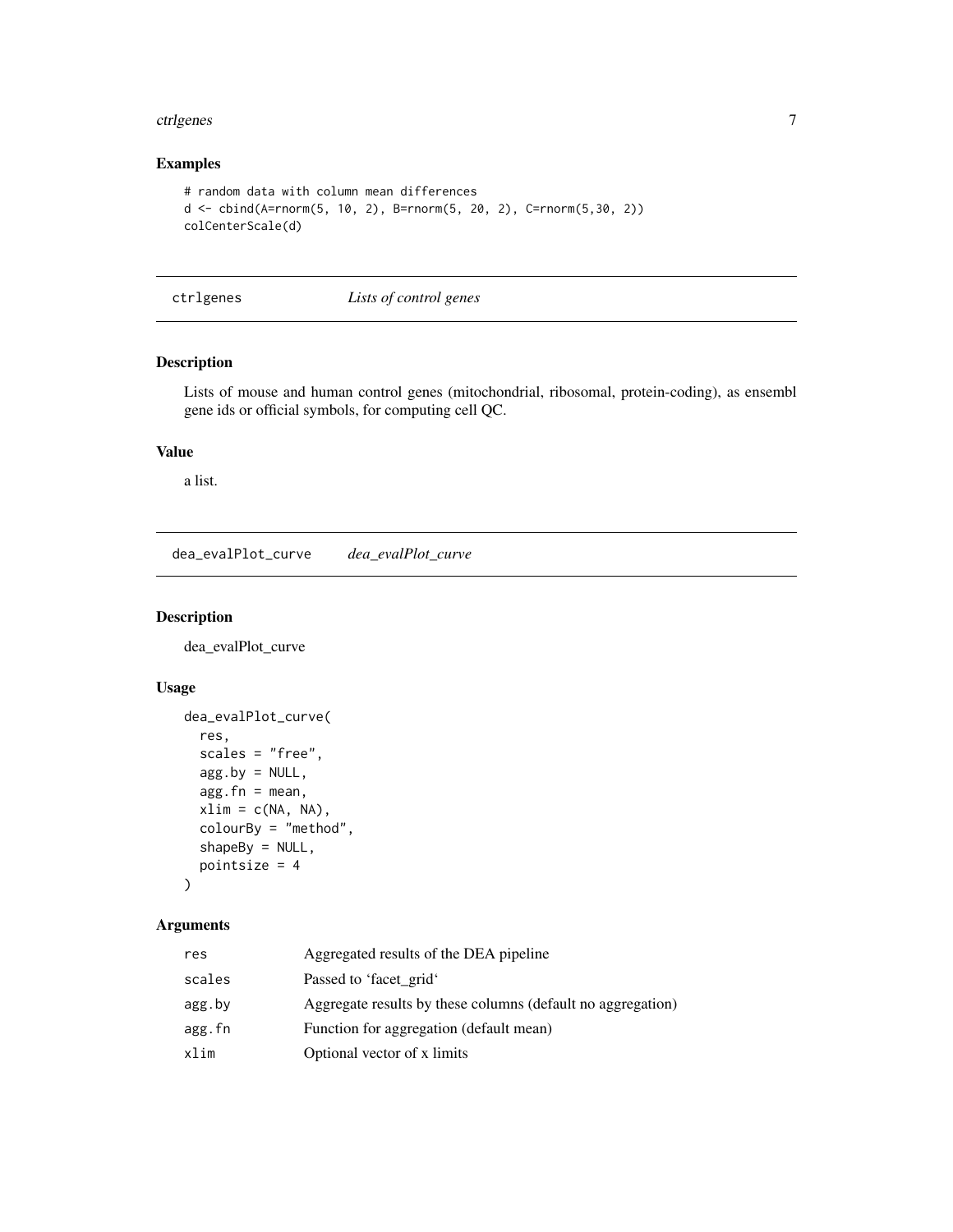<span id="page-7-0"></span>

| colourBy  | Name of column by which to colour                                                                                                                  |
|-----------|----------------------------------------------------------------------------------------------------------------------------------------------------|
| shapeBy   | Name of column determining the shape of the points. If omitted, the shape will<br>indicate whether the nominal FDR is below or equal the real FDR. |
| pointsize | Size of the points                                                                                                                                 |

## Value

A ggplot.

## Examples

```
data("exampleDEAresults", package="pipeComp")
dea_evalPlot_curve(exampleDEAresults, agg.by=c("sva.method"))
```
dea\_pipeline *dea\_pipeline*

## Description

The 'PipelineDefinition' for bulk RNAseq differential expression analysis (DEA).

#### Usage

dea\_pipeline()

#### Value

A 'PipelineDefinition' object to be used with 'runPipeline'.

## Examples

```
pip <- dea_pipeline()
pip
```
defaultStepAggregation

*defaultStepAggregation*

## Description

defaultStepAggregation

## Usage

defaultStepAggregation(x)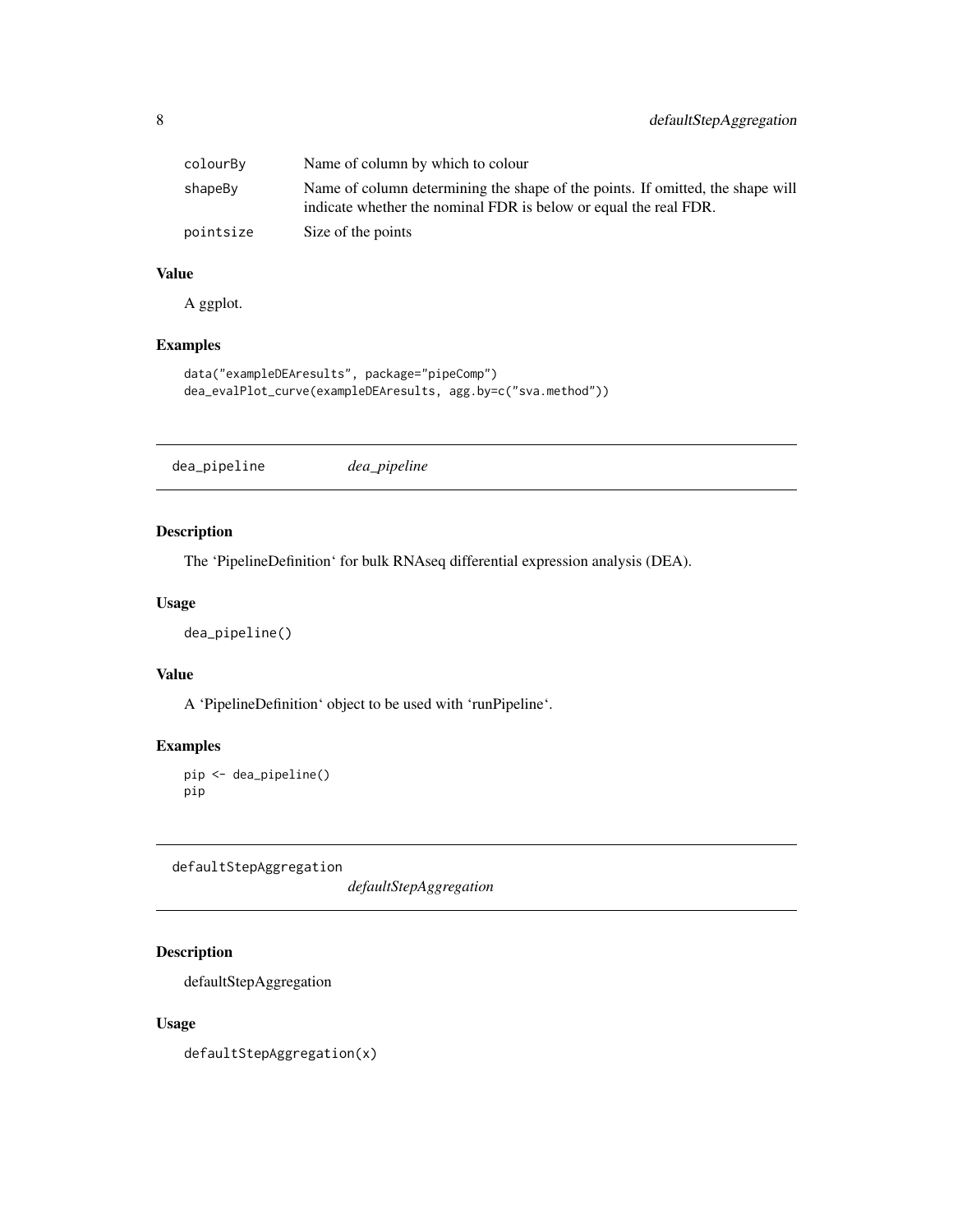#### <span id="page-8-0"></span>evalHeatmap 9

#### Arguments

x A list of results per dataset, each containing a list (1 element per combination of parameters) of evaluation metrics (coercible to vectors or matrix).

#### Value

A data.frame.

evalHeatmap *evalHeatmap*

#### Description

General heatmap representation of aggregated evaluation results. By default, the actual metric values are printed in the cells, and while the coloring is determined by [colCenterScale](#page-5-1) (number of matrix-median absolute deviations from the column means). Unless the total number of analyses is small, it is strongly recommended to use the 'agg.by' argument to limit the size and improve the readability of the heatmap.

#### Usage

```
evalHeatmap(
  res,
  step = NULL,
  what,
  what2 = NULL,agg.by = NULL,agg.fn = mean,filterExpr = NULL,
  scale = "colCenterScale",
  value_format = "%.2f",
  reorder_rows = FALSE,
  show_heatmap_legend = FALSE,
  show_column_names = FALSE,
  col = NULL,font_factor = 0.9,
  row\_split = NULL,
  shortNames = TRUE,
  value_cols = c("black", "white"),
  title = NULL,
  name = NULL,
  anno_legend = TRUE,
  ...
)
```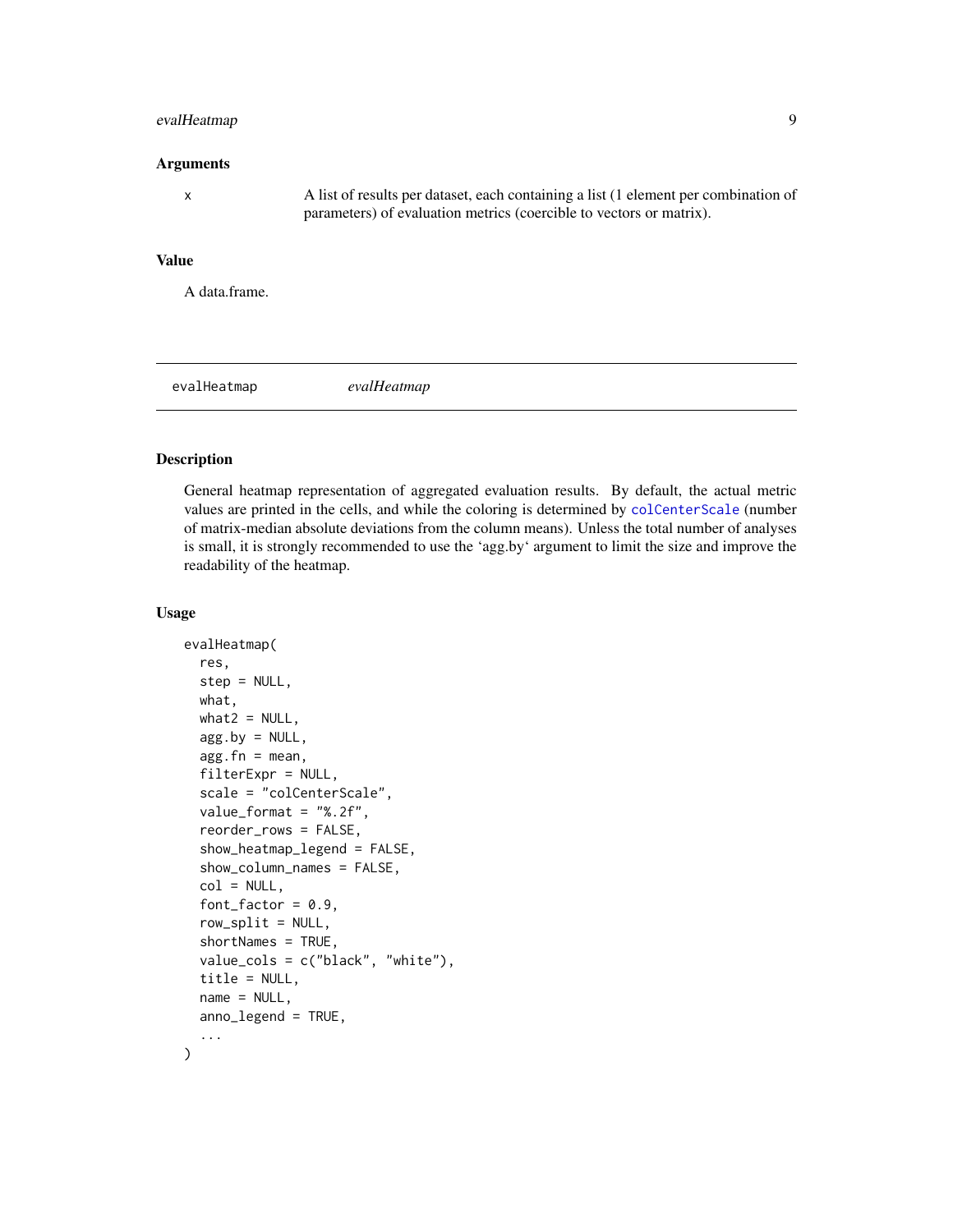## Arguments

| res                 | Aggregated pipeline results (i.e. the output of 'runPipeline' or 'aggregateRe-<br>sults')                                                                                                                                                                                                                                              |
|---------------------|----------------------------------------------------------------------------------------------------------------------------------------------------------------------------------------------------------------------------------------------------------------------------------------------------------------------------------------|
| step                | Name of the step for which to plot the evaluation results. If unspecified, will use<br>the latest step that has evaluation results.                                                                                                                                                                                                    |
| what                | What metric to plot.                                                                                                                                                                                                                                                                                                                   |
| what2               | If the step has more than one benchmark data.frame, which one to use. The<br>function will attempt to guess that automatically based on 'what', and will notify<br>in case of ambiguity.                                                                                                                                               |
| agg.by              | Aggregate results by these columns (default no aggregation)                                                                                                                                                                                                                                                                            |
| agg.fn              | Function for aggregation (default mean)                                                                                                                                                                                                                                                                                                |
| filterExpr          | An optional filtering expression based on the columns of the target dataframe,<br>(e.g. 'filterExpr=param1=="value1"').                                                                                                                                                                                                                |
| scale               | Controls the scaling of the columns for the color mapping. Can either be a<br>logical (TRUE will use NA-safe column z-scores, FALSE will not scale) or a<br>function performing the scaling. The default uses the 'colCenterScale' function<br>(per-column centering, but per-matrix variance scaling).                                |
| value_format        | Format for displaying cells' values (use 'value_format=""' to disable)                                                                                                                                                                                                                                                                 |
| reorder_rows        | Logical; whether to sort rows (default FALSE). The row names themselves can<br>also be passed to specify an order, or a 'ComplexHeatmap'.                                                                                                                                                                                              |
|                     |                                                                                                                                                                                                                                                                                                                                        |
| show_heatmap_legend |                                                                                                                                                                                                                                                                                                                                        |
|                     | Passed to 'Heatmap' (default FALSE)                                                                                                                                                                                                                                                                                                    |
| show_column_names   |                                                                                                                                                                                                                                                                                                                                        |
|                     | Passed to 'Heatmap' (default FALSE)                                                                                                                                                                                                                                                                                                    |
| col                 | Colors for the heatmap, or a color-mapping function as produced by 'color-<br>Ramp2'. If passing a vector of colors and the data is scaled, there should be an<br>odd number of colors. By default, will apply linear mapping (if the data is not<br>scaled) or signed sqrt mapping (if scaled) on the 'viridisLite::inferno' palette. |
| font_factor         | A scaling factor applied to fontsizes (default 1)                                                                                                                                                                                                                                                                                      |
| row_split           | Optional column (included in 'agg.by') by which to split the rows. Alternatively,<br>an expression using the columns (retained after aggregation) can be passed.                                                                                                                                                                       |
| shortNames          | Logical; whether to use short row names (with only the parameter values instead<br>of the parameter name and value pairs), default TRUE.                                                                                                                                                                                               |
| value_cols          | A vector of length 2 indicating the colors of the values (above and below the<br>mean), if printed                                                                                                                                                                                                                                     |
| title               | Plot title                                                                                                                                                                                                                                                                                                                             |
| name                | Heatmap name (e.g. used for the legend)                                                                                                                                                                                                                                                                                                |
| anno_legend         | Logical; whether to plot the legend for the datasets                                                                                                                                                                                                                                                                                   |

## Value

A Heatmap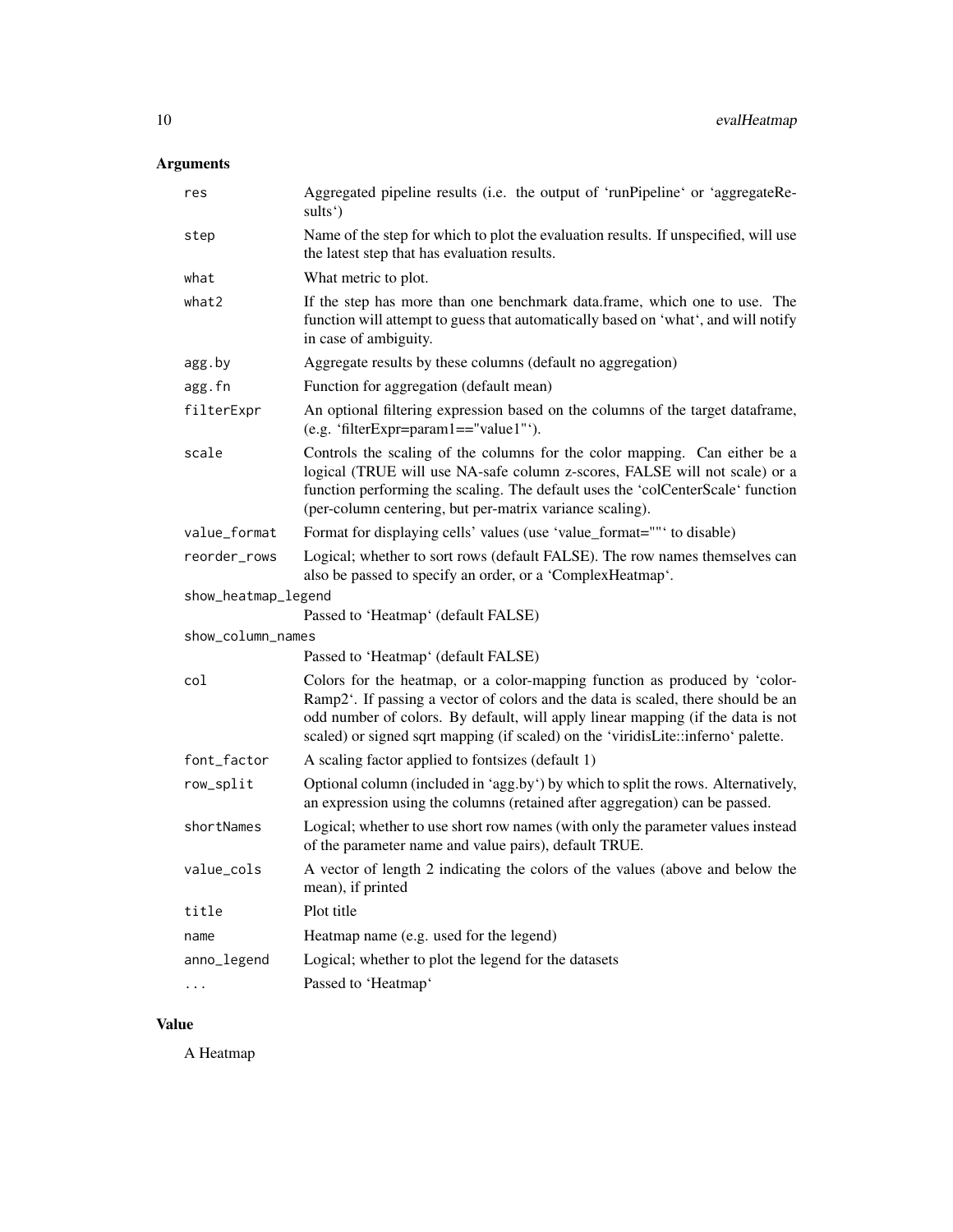## <span id="page-10-0"></span>evaluateClustering 11

#### Examples

```
data("exampleResults", package="pipeComp")
evalHeatmap( exampleResults, step="clustering", what=c("ARI","MI","min_pr"),
             agg.by=c("filt", "norm"), row_split = "norm" ) +
evalHeatmap( exampleResults, step="clustering", what="ARI",
             agg.by=c("filt", "norm"), filterExpr=n_clus==true.nbClusts,
             name="ARI at true k", title="ARI at
true K" )
```
evaluateClustering *evaluateClustering*

#### Description

Evaluates a clustering using 'true' labels. Entries with missing true labels (i.e. NA) are excluded from calculations. If using 'evaluteClustering' in a custom pipeline, you might want to use the corresponding 'pipeComp:::.aggregateClusterEvaluation' aggregation function.

## Usage

evaluateClustering $(x, t1 = NULL)$ 

#### Arguments

| $\boldsymbol{\mathsf{x}}$ | The clustering labels |
|---------------------------|-----------------------|
| tl                        | The true labels       |

#### Value

A numeric vector of metrics (see the 'pipeComp\_scRNA' vignette for details)

```
# random data
dat <- data.frame(
cluster=rep(LETTERS[1:3], each=10),
x=c(rnorm(20, 0), rnorm(10, 1)),
y=c(rnorm(10, 1), rnorm(20, 0))
\mathcal{L}# clustering
dat$predicted <- kmeans(dist(dat[,-1]),3)$cluster
# evaluation
evaluateClustering(dat$predicted, dat$cluster)
```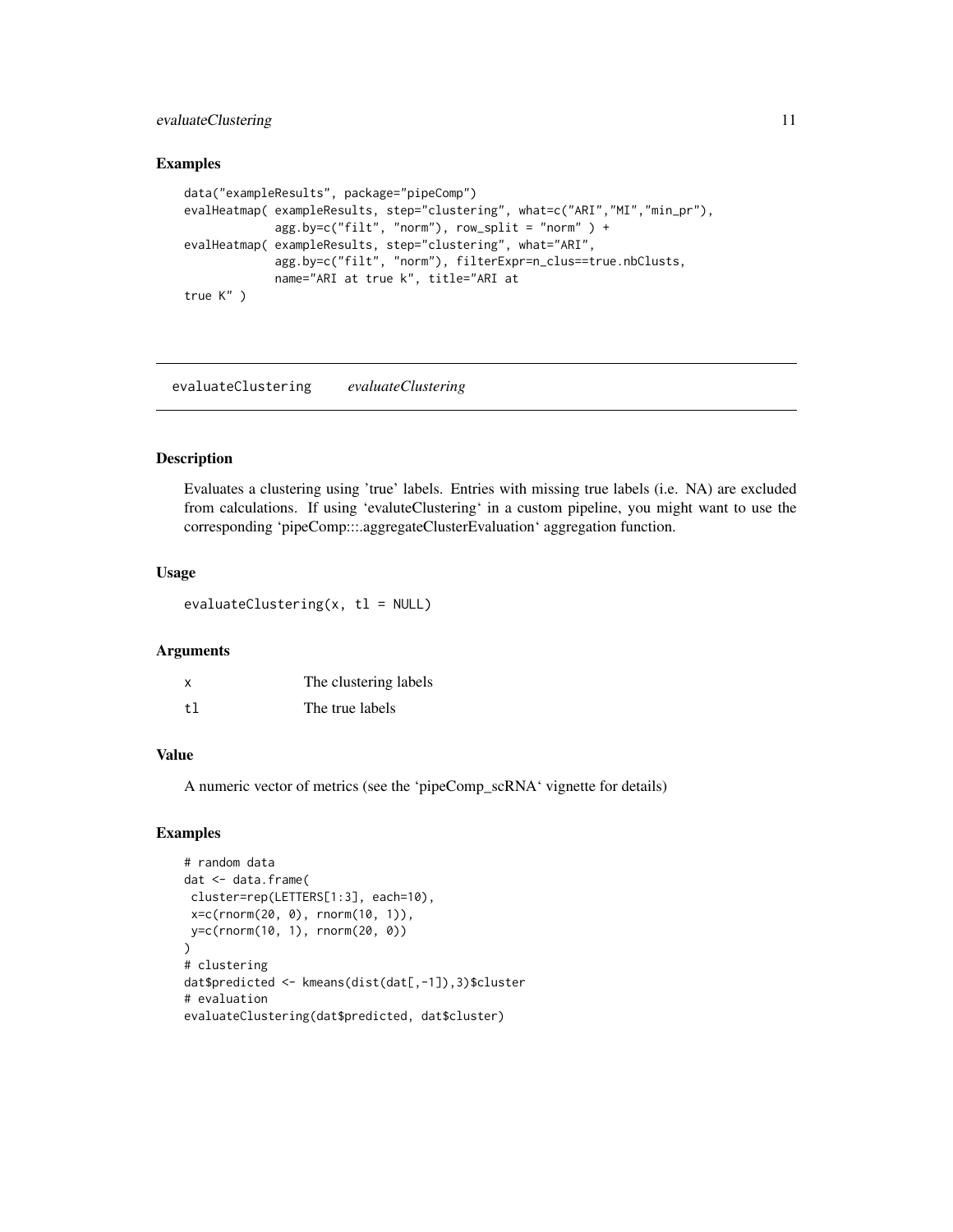<span id="page-11-0"></span>evaluateDEA *evaluateDEA*

#### Description

Evaluates a differential expression analysis (DEA).

#### Usage

```
evaluateDEA(dea, truth = NULL, th = c(0.01, 0.05, 0.1))
```
## Arguments

| dea   | Expects a data frame with logFC and FDR, as produced by 'edgeR::topTags',<br>'limma::topTable' or 'DESeq2::results'.                                        |
|-------|-------------------------------------------------------------------------------------------------------------------------------------------------------------|
| truth | A data frame containing the columns 'expected.beta' (real logFC) and 'isDE'<br>(logical indicating whether there is a difference or not; accepts NA values) |
| th    | The significance thresholds for which to compute the metrics.                                                                                               |

#### Value

A list with two slots: 'logFC' (vector of metrics on logFC) and 'significance' table of significancerelated statistics.

#### Examples

```
# fake DEA results
dea <- data.frame( row.names=paste0("gene",1:10), logFC=rnorm(10) )
dea$PValue <- dea$FDR <- c(2:8/100, 0.2, 0.5, 1)
truth <- data.frame( row.names=paste0("gene",1:10), expected.beta=rnorm(10),
                     isDE=rep(c(TRUE,FALSE,TRUE,FALSE), c(3,1,2,4)) )
evaluateDEA(dea, truth)
```
evaluateDimRed *evaluateDimRed*

## Description

Gathers evaluation statistics on a reduced space using known cell labels. If using 'evaluteDimRed' in a custom pipeline, you will probably want to use 'pipeComp:::.aggregateDR' as the corresponding aggregation function.

#### Usage

```
evaluateDimRed(x, clusters = NULL, n = c(10, 20, 50), covars)
```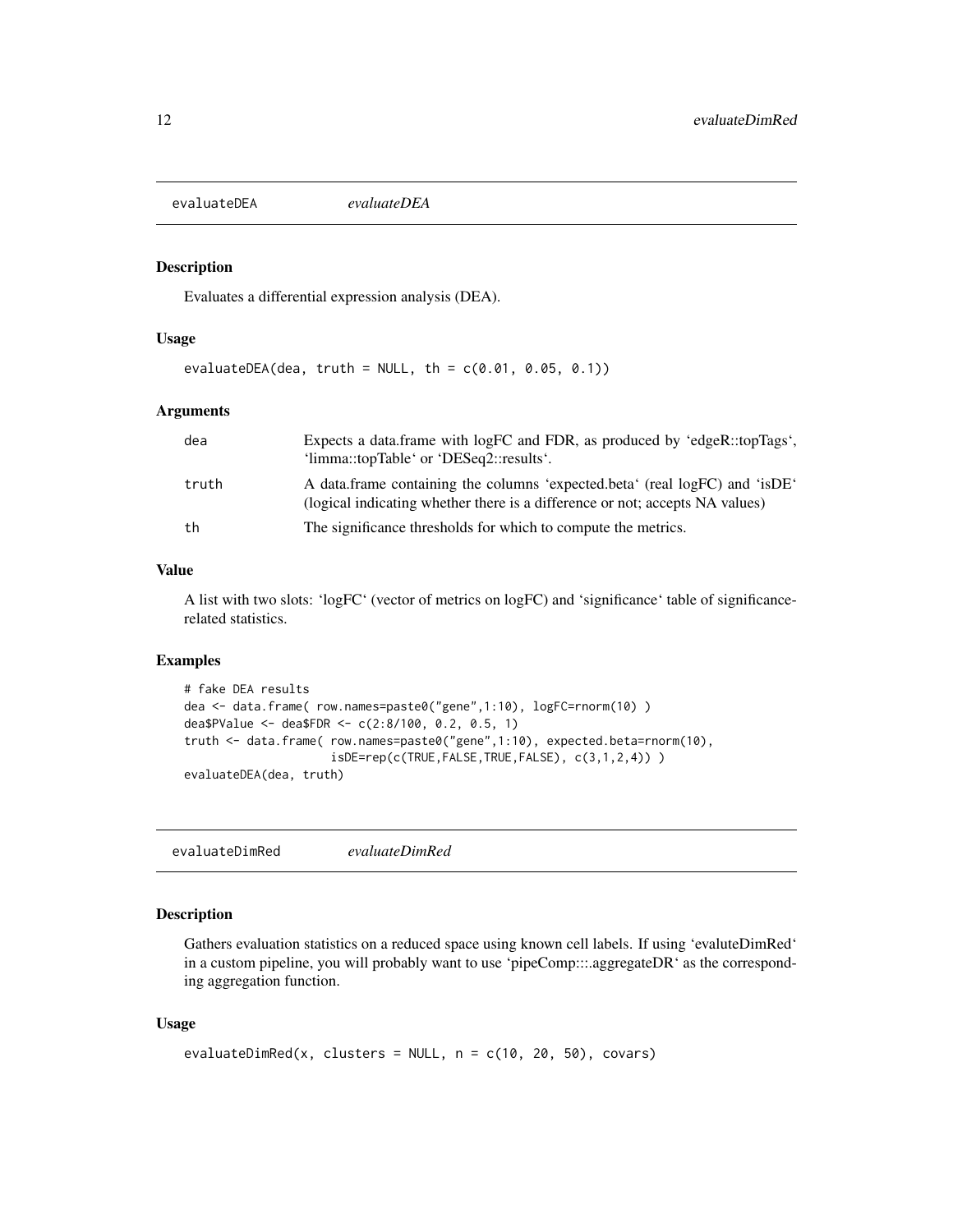## <span id="page-12-0"></span>evaluateNorm 13

## Arguments

| $\mathsf{x}$ | The matrix of the reduced space, with cells as rows and components as columns                                                                                                                                 |
|--------------|---------------------------------------------------------------------------------------------------------------------------------------------------------------------------------------------------------------|
| clusters     | The vector indicating each cell's cluster.                                                                                                                                                                    |
| n            | A numeric vector indiciating the number of top dimensions at which to gather<br>statistics (default 'c(10,20,50)'). Will use all available dimensions if a higher<br>number is given.                         |
| covars       | A character vectors containing any additional covariates (column names of 'col-<br>Data') to track during evalutation. If missing, will attempt to use default covari-<br>ates. To disable, set 'covars=c()'. |

## Value

A list with the following components: \* silhouettes: a matrix of the silhouette for each cell-cluster pair at each value of 'n' \* clust.avg.silwidth: a matrix of the cluster average width at each value of 'n'  $*$  R2: the proportion of variance in each component (up to 'max(n)') that is explained by the clusters (i.e. R-squared of a linear model).

## Examples

```
# random data
library(scater)
sce <- runPCA(logNormCounts(mockSCE(ngenes = 500)))
sce <- addPerCellQC(sce)
# random population labels
sce$cluster <- sample(LETTERS[1:3], ncol(sce), replace=TRUE)
res <- evaluateDimRed(sce, sce$cluster, covars=c("sum","detected"))
# average silhouette widths:
res$clust.avg.silwidth
# adjusted R2 of covariates:
res$covar.adjR2
```
evaluateNorm *evaluateNorm*

#### Description

evaluateNorm

#### Usage

```
evaluateNorm(x, clusters = NULL, covars)
```
## **Arguments**

| x.       | An object of class 'Seurat' or 'SingleCellExperiment' with normalized data                               |
|----------|----------------------------------------------------------------------------------------------------------|
| clusters | A vector of true cluster identities. If missing, will attempt to fetch it from the<br>'phenoid' colData. |
| covars   | Covariates to include, either as data frame or as colData columns of 'x'                                 |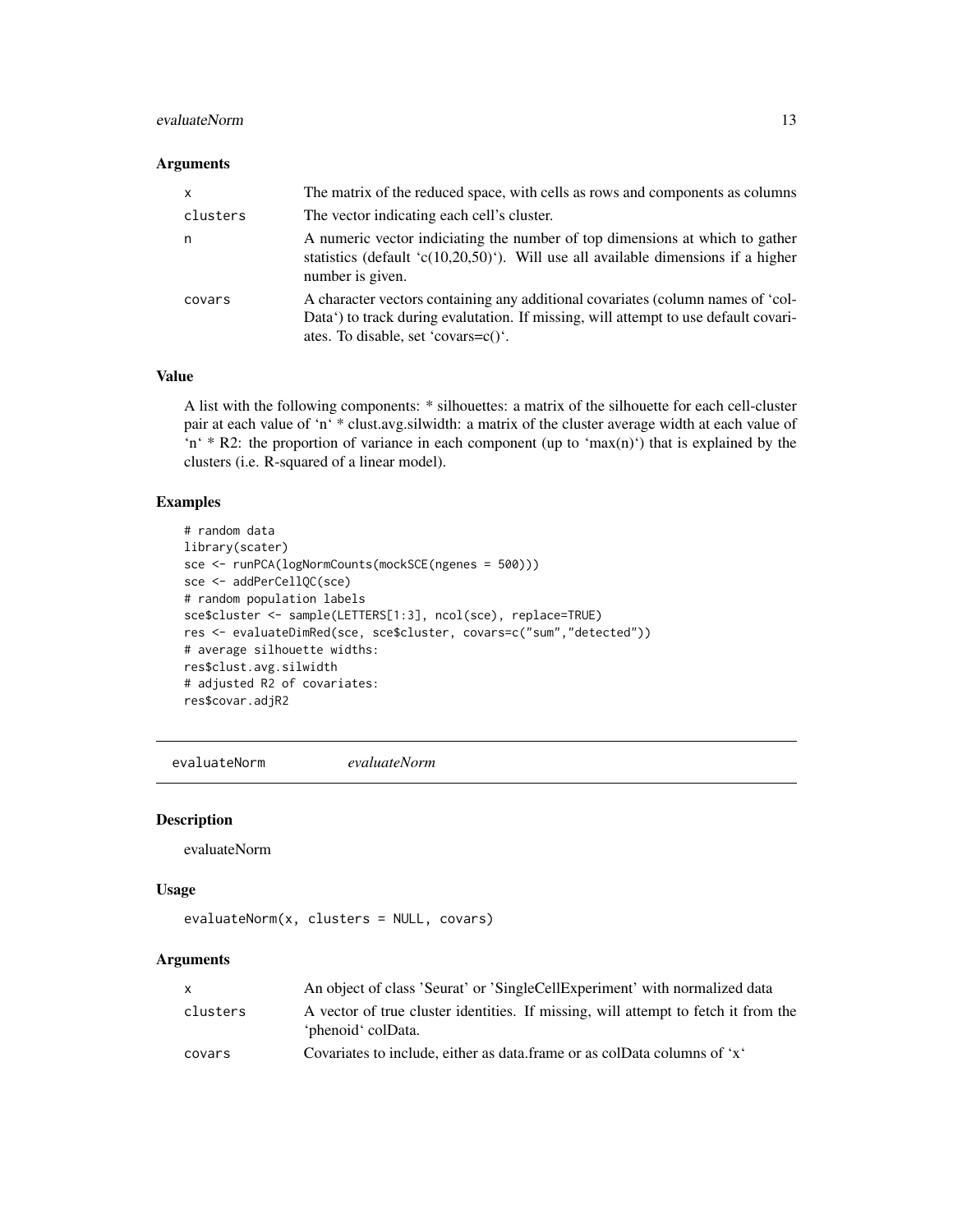## Value

a data.frame.

## Examples

```
# random data
library(scater)
sce <- logNormCounts(mockSCE(ngenes = 500))
sce <- addPerCellQC(sce)
# random population labels
sce$cluster <- sample(LETTERS[1:3], ncol(sce), replace=TRUE)
evaluateNorm(sce, sce$cluster, covars="detected")
```
exampleDEAresults *Example results from the DEA pipeline*

## Description

Example benchmarking results from a DEA pipeline (see vignette 'pipeComp\_dea').

## Value

a list.

exampleResults *Example pipeline results*

#### Description

Example benchmarking results from a scRNAseq pipeline (see vignette 'pipeComp\_scRNA').

#### Value

a list.

<span id="page-13-0"></span>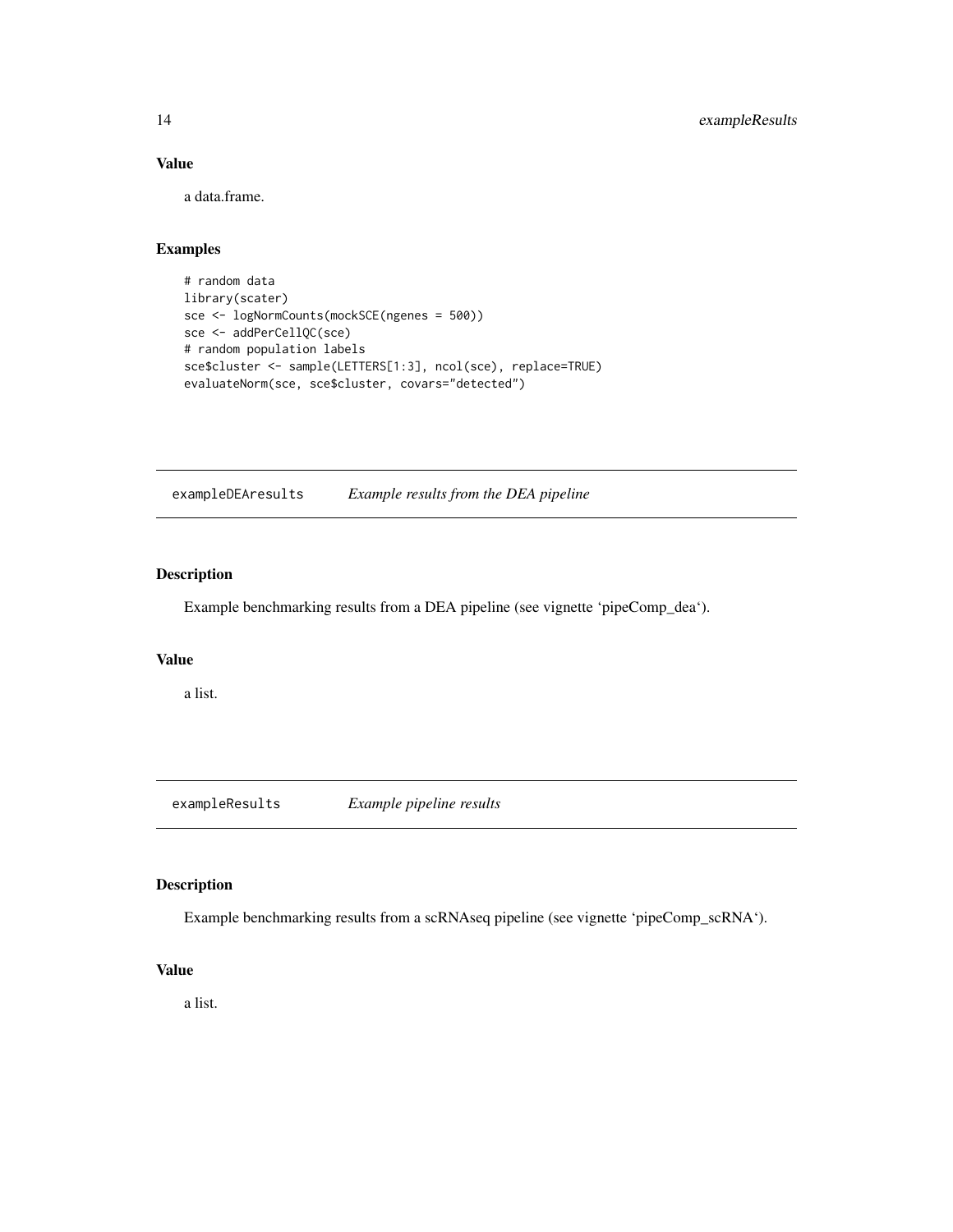<span id="page-14-0"></span>farthestPoint *farthestPoint*

#### Description

Identifies the point farthest from a line passing through by the first and last points. Used for automatization of the elbow method.

## Usage

 $farthestPoint(y, x = NULL)$ 

#### Arguments

| Monotonically inscreasing or decreasing values                |
|---------------------------------------------------------------|
| Optional x coordinates corresponding to 'y' (defaults to seq) |

## Value

The value of 'x' farthest from the diagonal.

## Examples

```
y \leftarrow 2^(10:1)plot(y)
x <- farthestPoint(y)
points(x,y[x],pch=16)
```
getDimensionality *getDimensionality*

## Description

Returns the estimated intrinsic dimensionality of a dataset.

## Usage

```
getDimensionality(dat, method, maxDims = NULL)
```
## Arguments

| dat     | A Seurat or SCE object with a pca embedding. |
|---------|----------------------------------------------|
| method  | The dimensionality method to use.            |
| maxDims | Deprecated and ignored.                      |

## Value

An integer.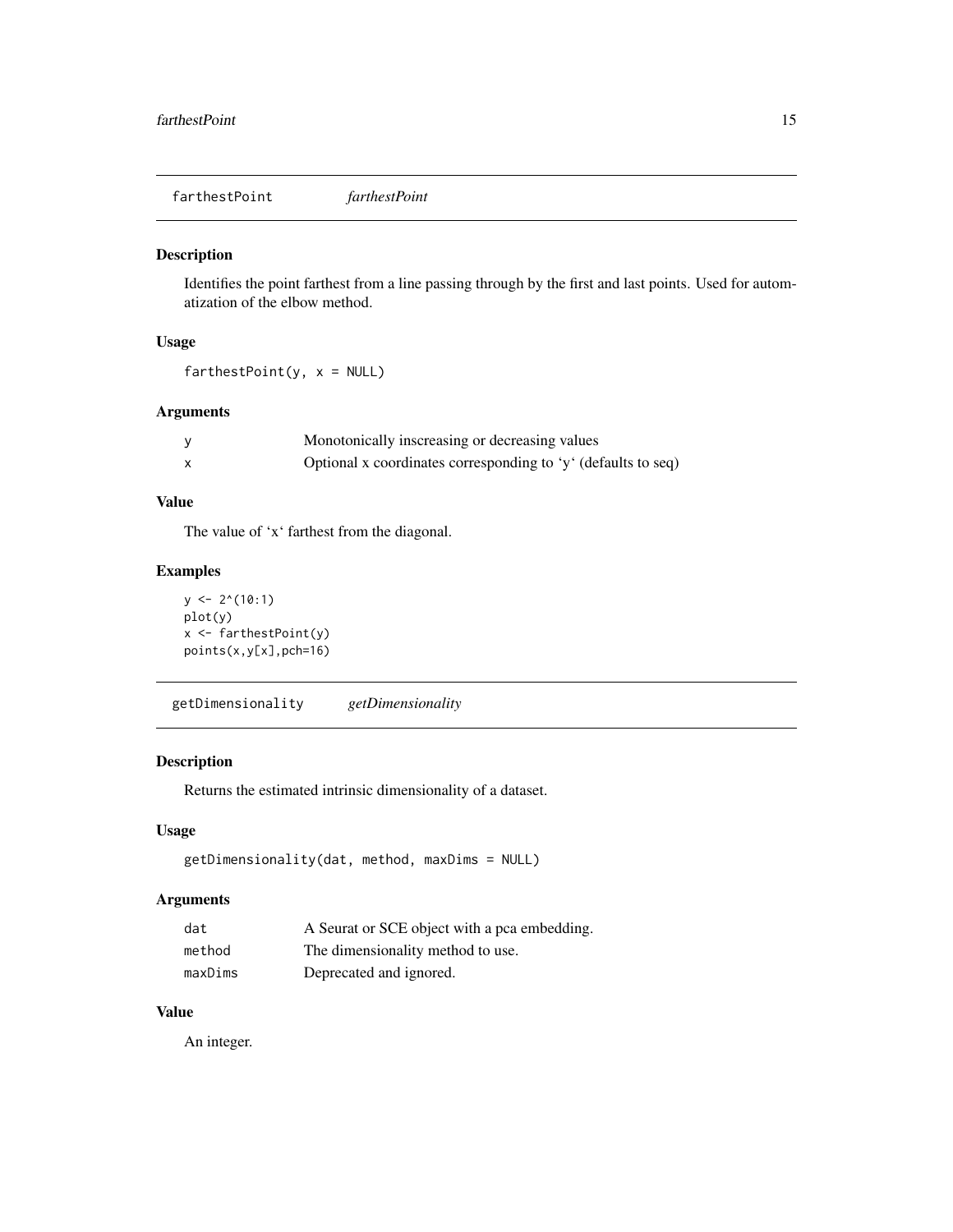<span id="page-15-0"></span>getQualitativePalette *getQualitativePalette*

#### Description

Returns a qualitative color palette of the given size. If less than 23 colors are required, the colors are based on Paul Tol's palettes. If more, the 'randomcoloR' package is used.

## Usage

```
getQualitativePalette(nbcolors)
```
#### Arguments

nbcolors A positive integer indicating the number of colors

#### Value

A vector of colors

#### Examples

getQualitativePalette(5)

match\_evaluate\_multiple

*match\_evaluate\_multiple*

## Description

Function to match cluster labels with 'true' clusters using the Hungarian algorithm, and return precision, recall, and F1 score. Written by Lukas Weber in August 2016 as part of his [cytometry](https://github.com/lmweber/cytometry-clustering-comparison) [clustering comparison,](https://github.com/lmweber/cytometry-clustering-comparison) with just slight modifications on initial handling of input arguments.

#### Usage

```
match_evaluate_multiple(clus_algorithm, clus_truth = NULL)
```
#### Arguments

|            | clus_algorithm cluster labels from algorithm                              |
|------------|---------------------------------------------------------------------------|
| clus truth | true cluster labels. If NULL, will attempt to read them from the names of |
|            | 'clus_algorithm' (expecting the format 'clusterName.cellName')            |

#### Value

A list.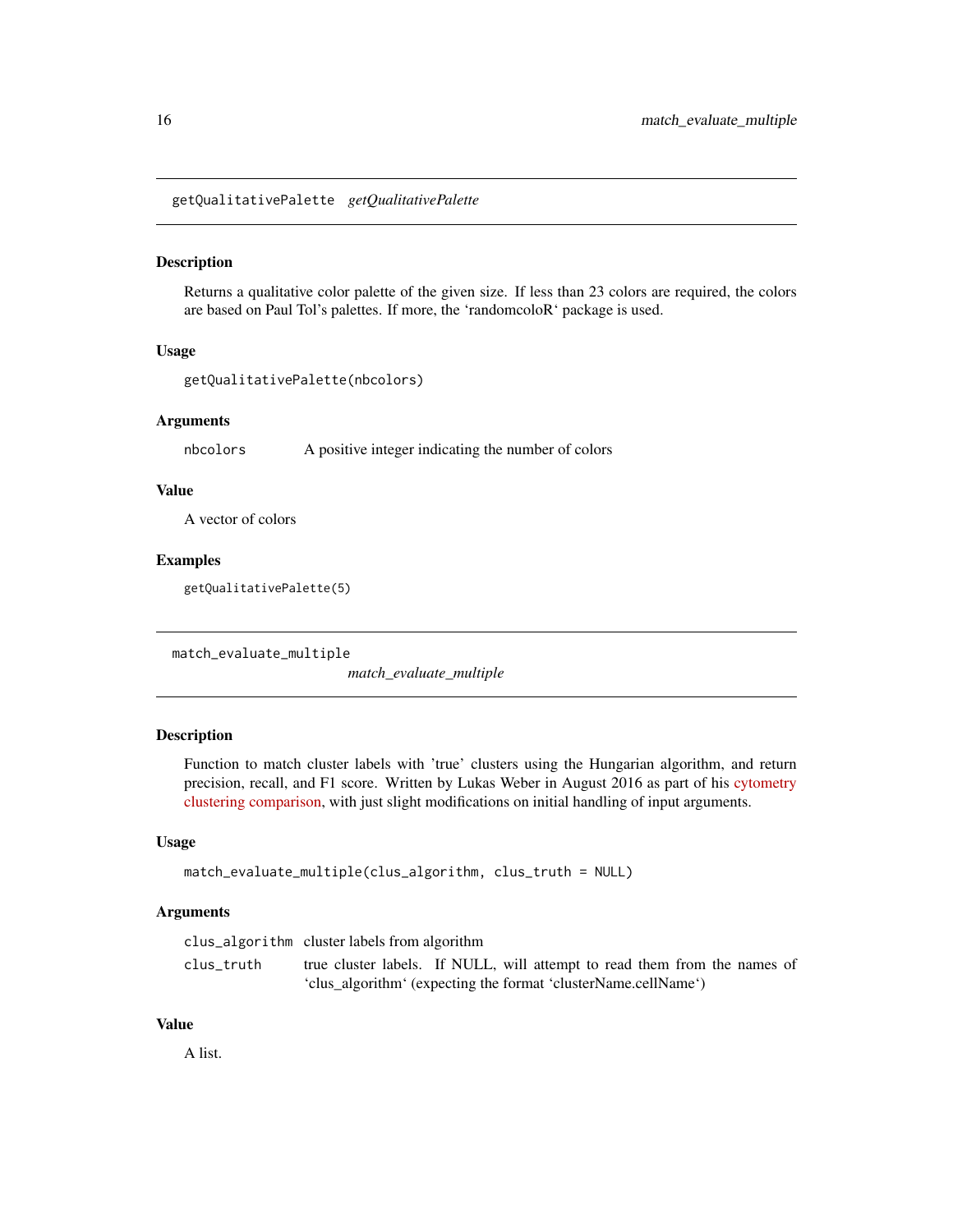## <span id="page-16-0"></span>mergePipelineResults 17

#### Examples

```
# random data
dat <- data.frame(
cluster=rep(LETTERS[1:3], each=10),
 x=c(rnorm(20, 0), rnorm(10, 1)),
y=c(rnorm(10, 1), rnorm(20, 0))
)
# clustering
dat$predicted <- kmeans(dist(dat[,-1]),3)$cluster
# evaluation
match_evaluate_multiple(dat$predicted, dat$cluster)
```
mergePipelineResults *mergePipelineResults*

#### Description

Merges the (non-aggregated) results of any number of runs of 'runPipeline' using the same [PipelineDefinition](#page-18-1) (but on different datasets and/or using different parameters). First read the different sets of results using [readPipelineResults](#page-22-1), and pass them to this function.

#### Usage

```
mergePipelineResults(..., rr = NULL, verbose = TRUE)
```
#### Arguments

| $\cdot$ $\cdot$ $\cdot$ | Any number of lists of pipeline results, each as produced by readPipelineResults                     |
|-------------------------|------------------------------------------------------------------------------------------------------|
| rr                      | Alternatively, the pipeline results can be passed as a list (in which case '' is<br><i>ignored</i> ) |
| verbose                 | Whether to print processing information                                                              |

#### Value

A list of merged pipeline results.

```
# we produce 2 mock pipeline results:
pip <- mockPipeline()
datasets <- list( ds1=1:3, ds2=c(5,10,15) )
tmpdir1 <- paste0(tempdir(),'/')
res <- runPipeline(datasets, pipelineDef=pip, output.prefix=tmpdir1,
                   alternatives=list() )
alternatives <- list(meth1=c('log2','sqrt'), meth2='cumsum')
tmpdir2 <- paste0(tempdir(),'/')
res <- runPipeline(datasets, alternatives, pip, output.prefix=tmpdir2)
# we read the evaluation files:
```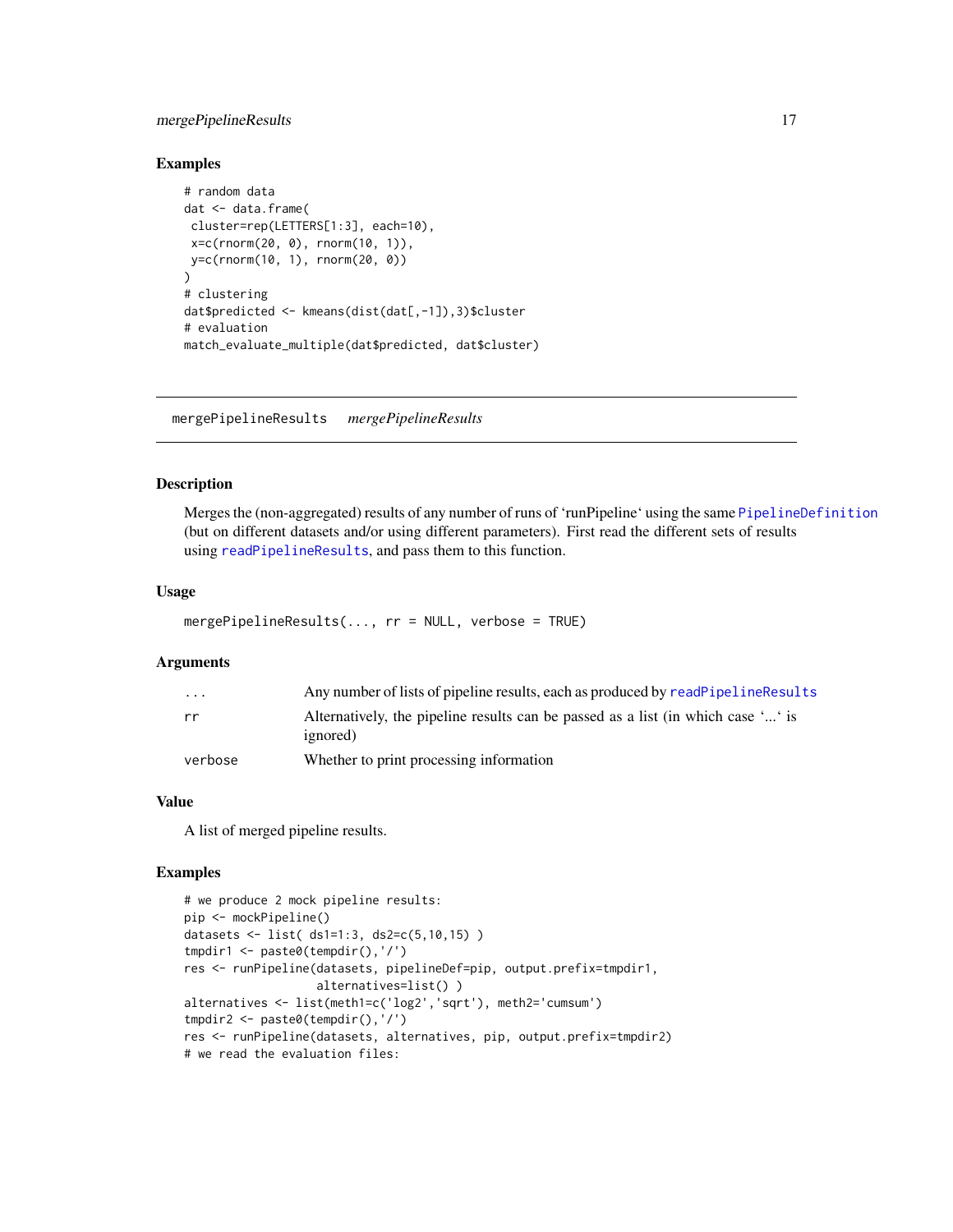```
res1 <- readPipelineResults(tmpdir1)
res2 <- readPipelineResults(tmpdir2)
# we merge them:
res <- mergePipelineResults(res1,res2)
# and we aggregate:
res <- aggregatePipelineResults(res)
```
mockPipeline *mockPipeline*

#### Description

A mock 'PipelineDefinition' for use in examples.

#### Usage

mockPipeline()

#### Value

a 'PipelineDefinition'

#### Examples

mockPipeline()

parsePipNames *parsePipNames*

#### Description

Parses the names of analyses performed through 'runPipeline' to extract a data.frame of parameter values (with decent classes).

## Usage

```
parsePipNames(x, setRowNames = FALSE, addcolumns = NULL)
```
#### Arguments

| X           | The names to parse, or a data frame with the names to parse as row names. All<br>names are expected to contain the same parameters. |
|-------------|-------------------------------------------------------------------------------------------------------------------------------------|
| setRowNames | Logical; whether to set original names as row.names of the output data.frame<br>(default FALSE)                                     |
| addcolumns  | An optional data, frame of 'length $(x)$ ' rows to chind to the output.                                                             |

<span id="page-17-0"></span>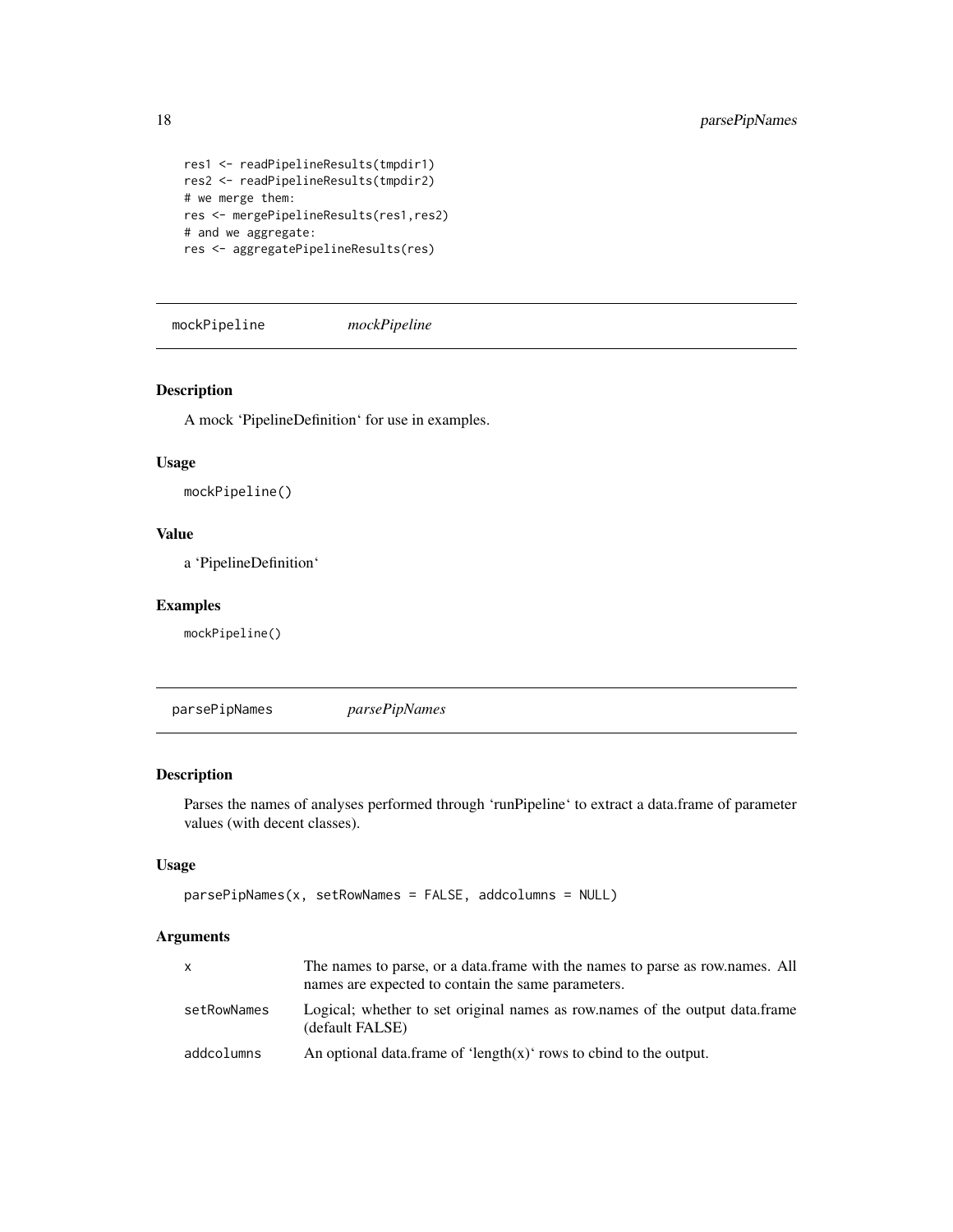## <span id="page-18-0"></span>PipelineDefinition 19

## Value

A data.frame

#### Examples

```
my_names <- c("param1=A;param2=5","param1=B;param2=0")
parsePipNames(my_names)
```
<span id="page-18-1"></span>PipelineDefinition *PipelineDefinition*

## Description

Creates on object of class 'PipelineDefinition' containing step functions, as well as optionally step evaluation and aggregation functions.

## Usage

```
PipelineDefinition(
  functions,
  descriptions = NULL,
  evaluation = NULL,
  aggregation = NULL,
  initiation = identity,
  defaultArguments = list(),
 misc = list(),
  verbose = TRUE
)
```
## Arguments

| functions        | A list of functions for each step                      |
|------------------|--------------------------------------------------------|
| descriptions     | A list of descriptions for each step                   |
| evaluation       | A list of optional evaluation functions for each step  |
| aggregation      | A list of optional aggregation functions for each step |
| initiation       | A function ran when initiating a dataset               |
| defaultArguments |                                                        |
|                  | A lsit of optional default arguments                   |
| misc             | A list of whatever.                                    |
| verbose          | Whether to output additional warnings (default TRUE).  |

#### Value

An object of class 'PipelineDefinition', with the slots functions, descriptions, evaluation, aggregation, defaultArguments, and misc.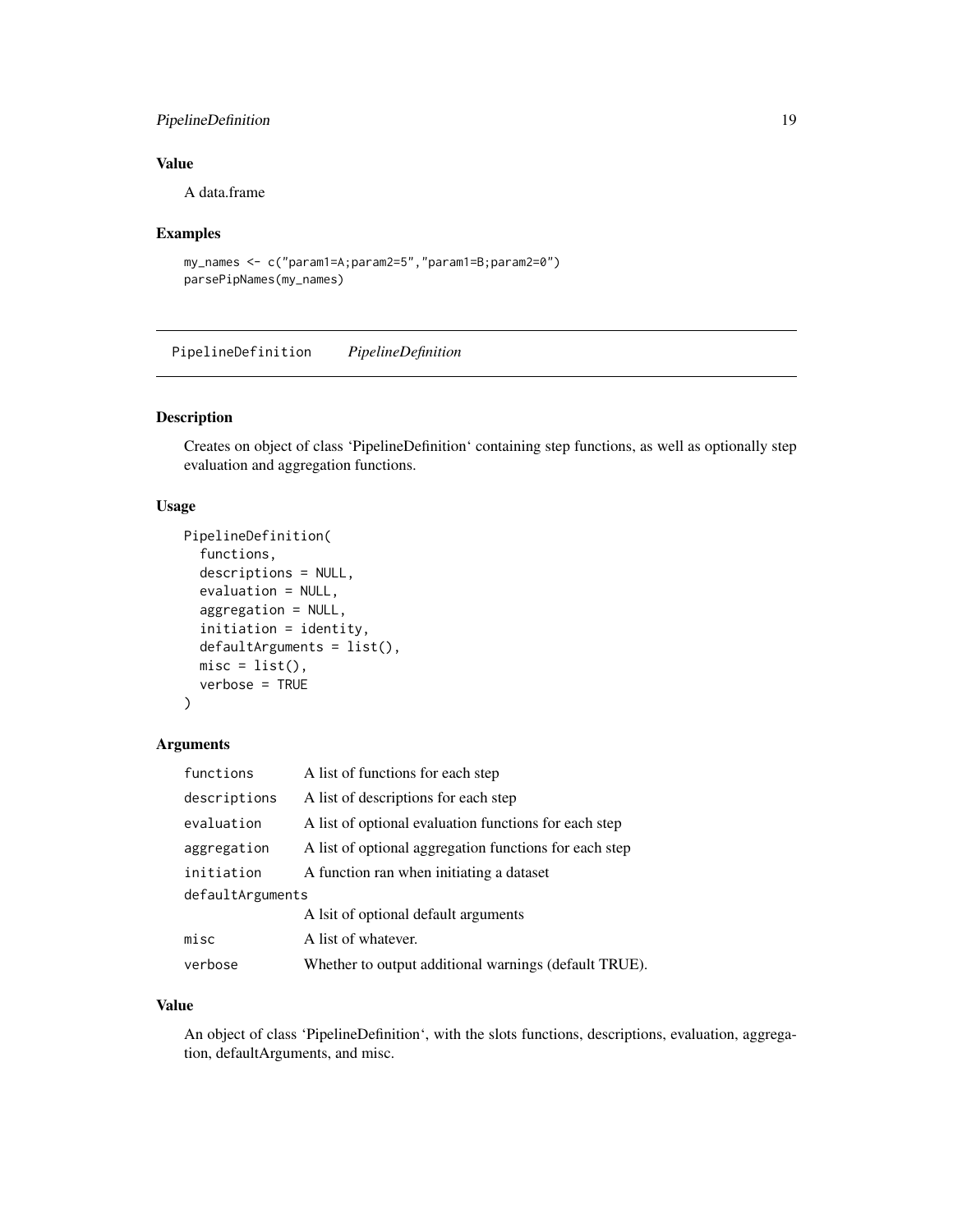## <span id="page-19-0"></span>See Also

[PipelineDefinition-methods](#page-19-1), [addPipelineStep](#page-2-1). For an example pipeline, see [scrna\\_pipeline](#page-28-1).

#### Examples

```
PipelineDefinition(
  list( step1=function(x, meth1){ get(meth1)(x) },
        step2=function(x, meth2){ get(meth2)(x) } )
)
```
<span id="page-19-1"></span>PipelineDefinition-methods

*Methods for* [PipelineDefinition](#page-18-1) *class*

## Description

Methods for [PipelineDefinition](#page-18-1) class get names of PipelineDefinition steps set names of PipelineDefinition steps

#### Usage

```
## S4 method for signature 'PipelineDefinition'
show(object)
```
## S4 method for signature 'PipelineDefinition' names(x)

## S4 replacement method for signature 'PipelineDefinition'  $names(x)$  <- value

## S4 method for signature 'PipelineDefinition' x\$name

## S4 method for signature 'PipelineDefinition' length(x)

## S4 method for signature 'PipelineDefinition,ANY,ANY,ANY' x[i]

## S4 method for signature 'PipelineDefinition' as.list(x)

arguments(object)

## S4 method for signature 'PipelineDefinition'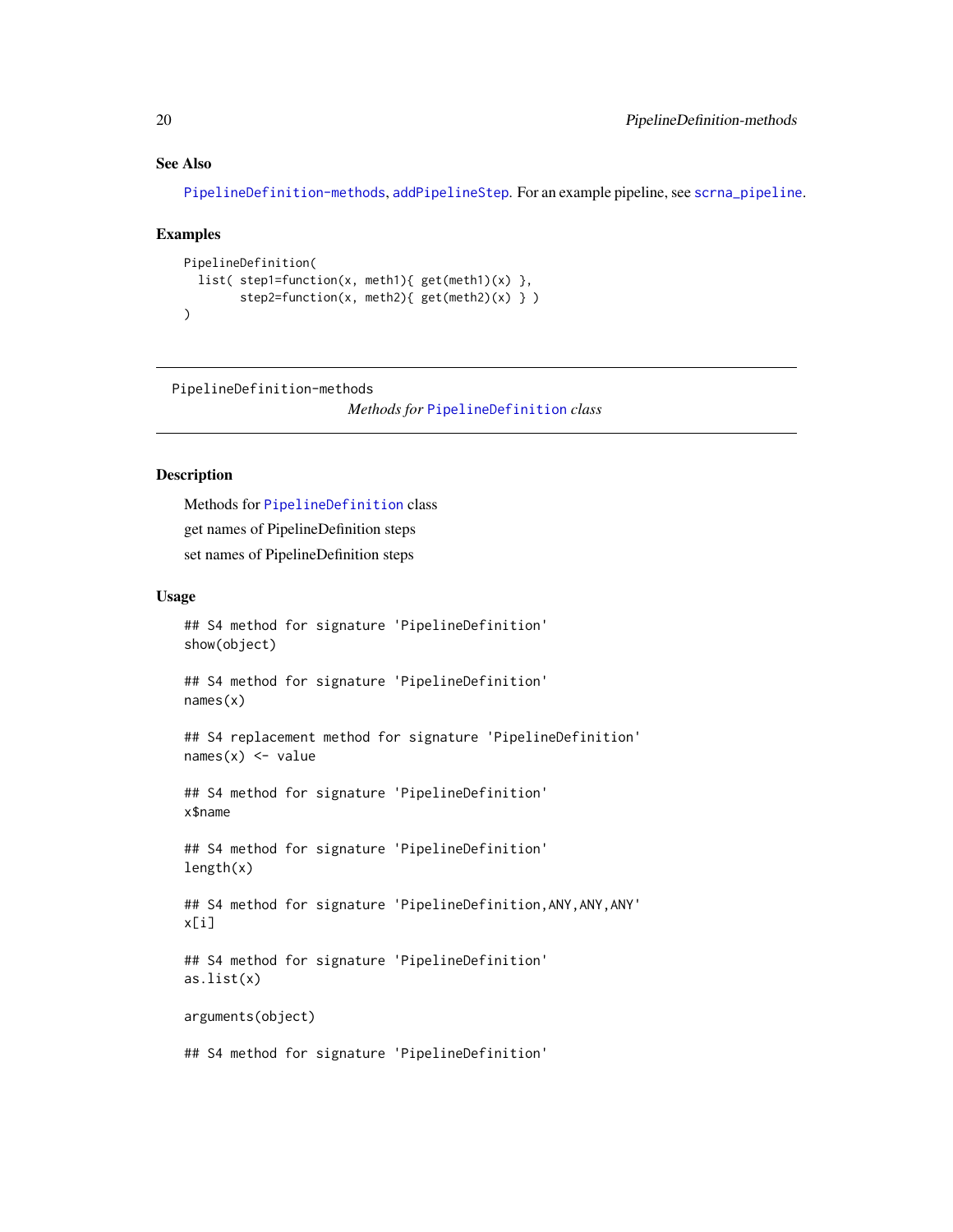## <span id="page-20-0"></span>PipelineDefinition-methods 21

```
arguments(object)
defaultArguments(object)
defaultArguments(object) <- value
## S4 method for signature 'PipelineDefinition'
defaultArguments(object)
## S4 replacement method for signature 'PipelineDefinition'
defaultArguments(object) <- value
stepFn(object, step = NULL, type)
## S4 method for signature 'PipelineDefinition'
stepFn(object, step = NULL, type)
stepFn(object, step, type) <- value
## S4 replacement method for signature 'PipelineDefinition'
stepFn(object, step, type) <- value
```
## Arguments

| object       | An object of class PipelineDefinition                                                                                                             |
|--------------|---------------------------------------------------------------------------------------------------------------------------------------------------|
| x            | An object of class PipelineDefinition                                                                                                             |
| value        | Replacement values                                                                                                                                |
| name         | The step name                                                                                                                                     |
| $\mathbf{i}$ | The index (es) of the steps                                                                                                                       |
| step         | The name of the step for which to set or get the function                                                                                         |
| type         | The type of function to set/get, either 'functions', 'evaluation', 'aggregation',<br>'descriptions', or 'initiation' (will parse partial matches) |

## Value

Depends on the method.

#### See Also

[PipelineDefinition](#page-18-1), [addPipelineStep](#page-2-1)

```
pd <- mockPipeline()
length(pd)
names(pd)
pd$step1
pd[2:1]
```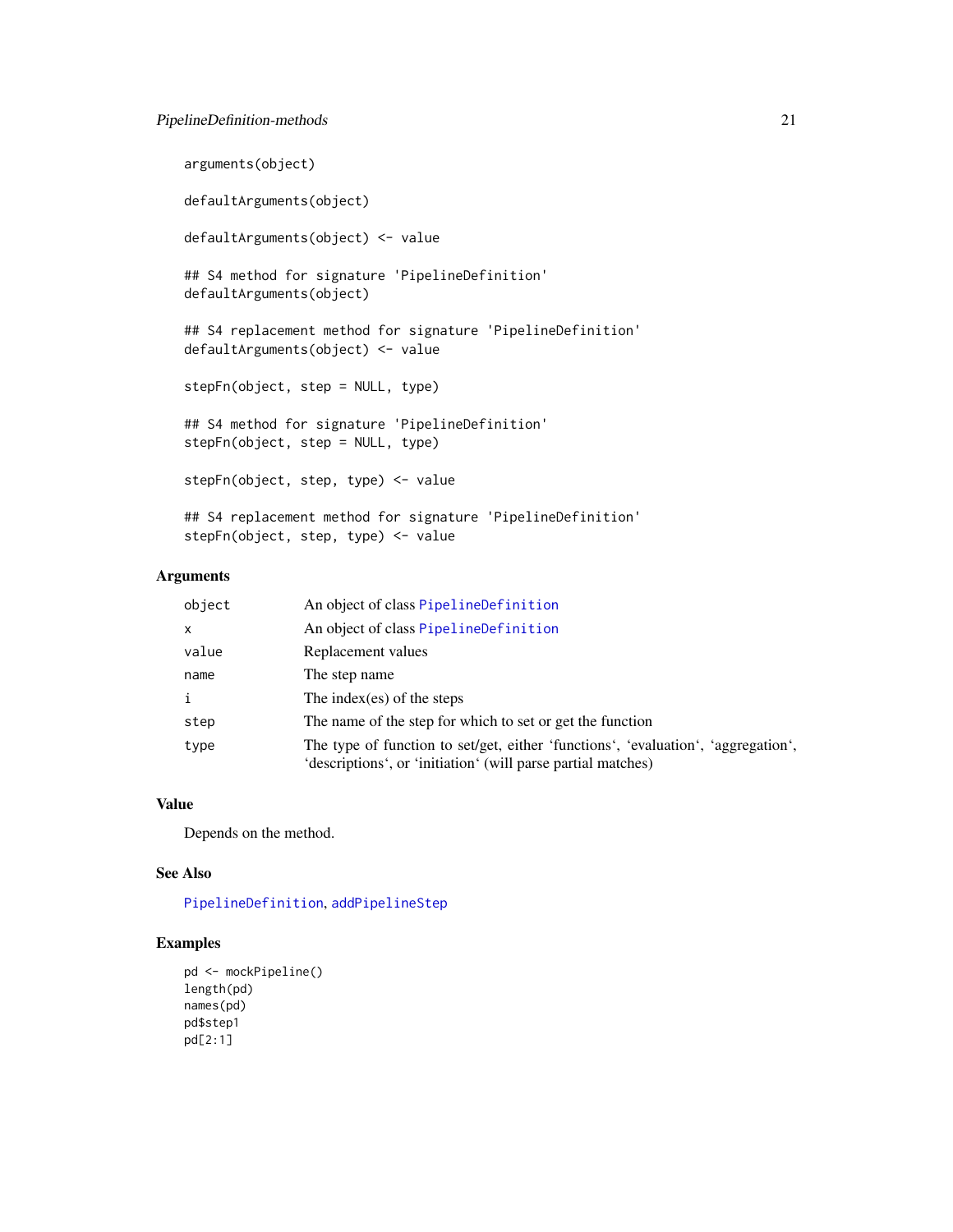<span id="page-21-0"></span>plotElapsed *plotElapsed*

## Description

Plot total elapsed time per run, split per step.

#### Usage

```
plotElapsed(
  res,
  steps = names(res$elapsed$stepwise),
  agg.by,
 agg.fn = mean,width = 0.9,
  split.datasets = TRUE,
 return.df = FALSE
)
```
## Arguments

| res       | Aggregated pipeline results                                                |
|-----------|----------------------------------------------------------------------------|
| steps     | The step $(s)$ to plot (default all)                                       |
| agg.by    | The parameters by which to aggregate (set to FALSE to disable aggregation) |
| agg.fn    | Aggregation function                                                       |
| width     | Width of the bar; default 0.9, use 1 to remove the gaps                    |
|           | split.datasets Logical; whether to split the datasets into facets          |
| return.df | Logical; whether to return the data.frame instead of plot                  |

## Value

A ggplot, or a data.frame if 'return.df=TRUE'

```
data("exampleResults", package="pipeComp")
plotElapsed(exampleResults, agg.by = "norm")
```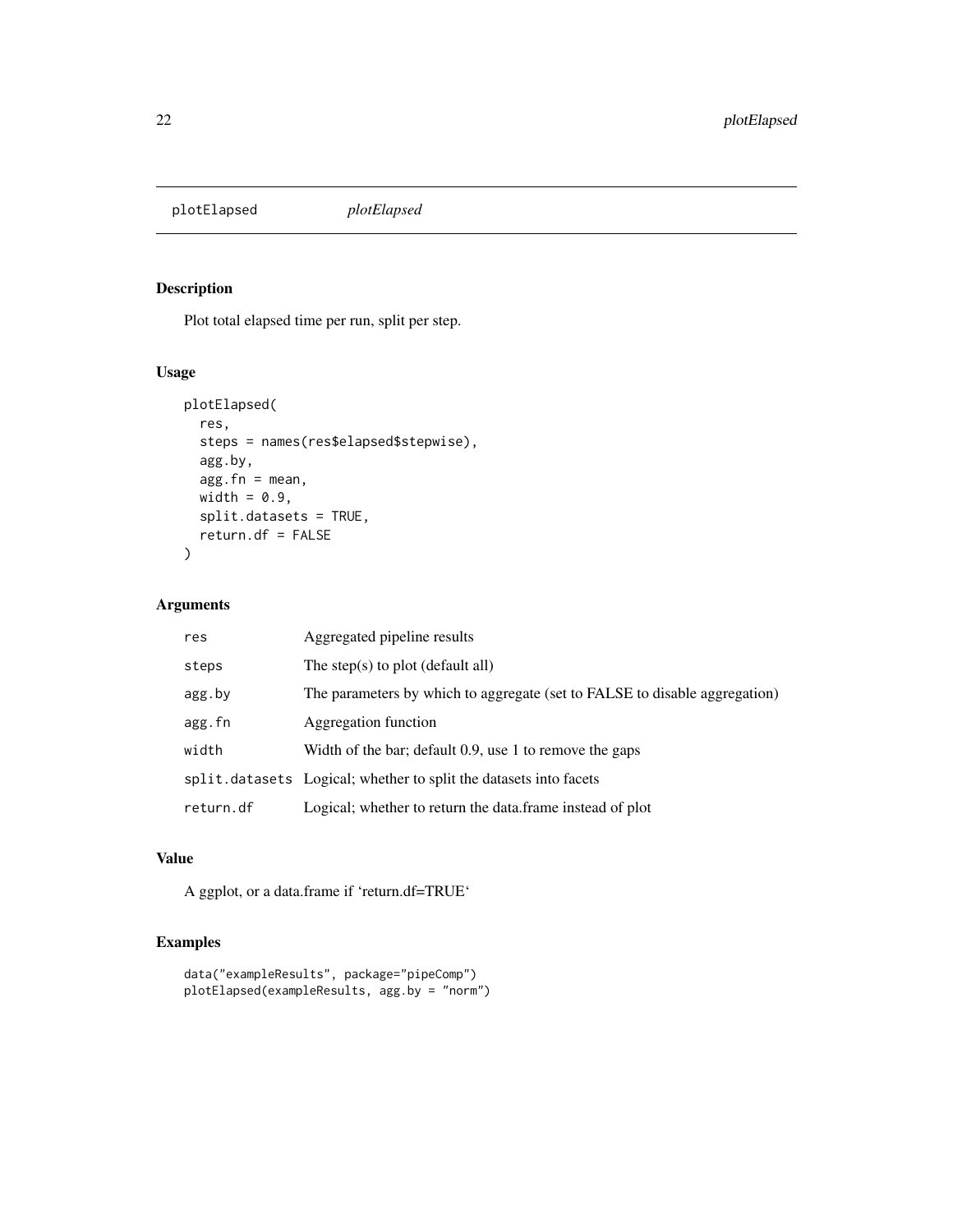## <span id="page-22-1"></span><span id="page-22-0"></span>Description

readPipelineResults

#### Usage

```
readPipelineResults(path = NULL, resfiles = NULL)
```
## Arguments

| path     | The path (e.g. folder or prefix) to the results. Either 'path' or 'resfiles' should<br>be given. |
|----------|--------------------------------------------------------------------------------------------------|
| resfiles | A vector of paths to '*.evaluation.rds' files. Either 'path' or 'resfiles' should be<br>given.   |

## Value

A list of results.

#### Examples

```
# we produce mock pipeline results:
pip <- mockPipeline()
datasets <- list( ds1=1:3, ds2=c(5,10,15) )
tmpdir1 <- paste0(tempdir(),'/')
res <- runPipeline(datasets, pipelineDef=pip, output.prefix=tmpdir1,
                   alternatives=list() )
# we read the evaluation files:
res <- readPipelineResults(tmpdir1)
```
runPipeline *runPipeline*

## Description

This function runs a pipeline with combinations of parameter variations on nested steps. The pipeline has to be defined as a list of functions applied consecutively on their respective outputs. See 'examples' for more details.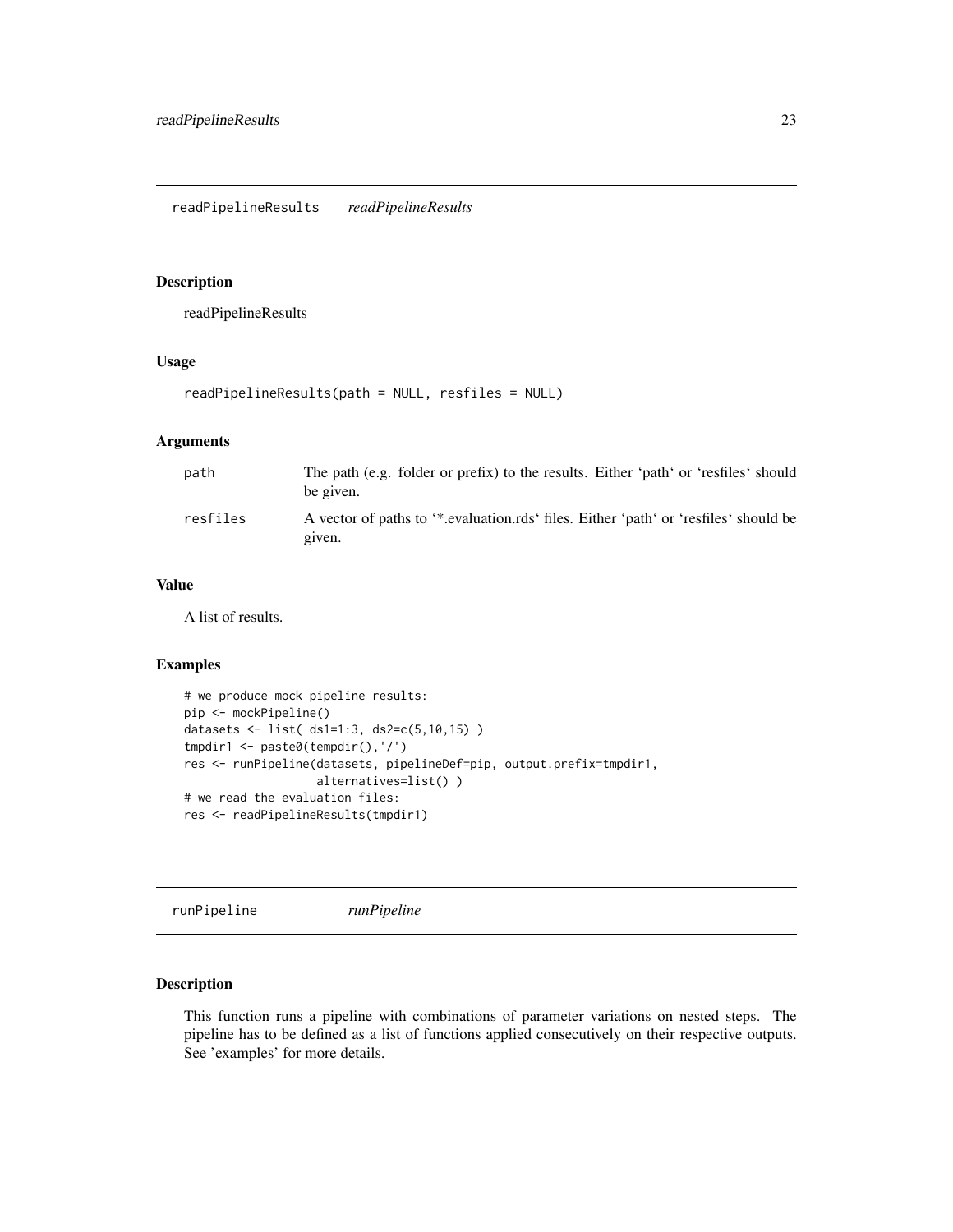## Usage

```
runPipeline(
 datasets,
  alternatives,
 pipelineDef,
  comb = NULL,output.prefix = ",
  nthreads = 1,
  saveEndResults = TRUE,
  debug = FALSE,
  skipErrors = TRUE,
  ...
)
```
## Arguments

| datasets      | A named vector of initial objects or paths to rds files.                                                                                                                                                                            |
|---------------|-------------------------------------------------------------------------------------------------------------------------------------------------------------------------------------------------------------------------------------|
| alternatives  | The (named) list of alternative values for each parameter.                                                                                                                                                                          |
| pipelineDef   | An object of class PipelineDefinition.                                                                                                                                                                                              |
| comb          | An optional matrix of indexes indicating the combination to run. Each column<br>should correspond to an element of 'alternatives', and contain indexes relative<br>to this element. If omitted, all combinations will be performed. |
| output.prefix | An optional prefix for the output files.                                                                                                                                                                                            |
| nthreads      | Number of threads, default 1. If the memory requirements are very high or the<br>first steps very long to compute, consider setting this as the number of datasets<br>or below.                                                     |
|               | saveEndResults Logical; whether to save the output of the last step.                                                                                                                                                                |
| debug         | Logical (default FALSE). When enabled, disables multithreading and prints ex-<br>tra information.                                                                                                                                   |
| skipErrors    | Logical. When enabled, 'runPipeline' will continue even when an error has been<br>encountered, and report the list of steps/datasets in which errors were encoun-<br>tered.                                                         |
|               | passed to MulticoreParam. Can for instance be used to set 'makeCluster' argu-<br>ments, or set 'threshold="TRACE" when debugging in a multithreaded context.                                                                        |

## Value

A SimpleList with elapsed time and the results of the evaluation functions defined by the given 'pipelineDef'.

The results are also stored in the output folder with:

- The clustering results for each dataset ('endOutputs.rds' files),
- A SimpletList of elapsed time and evaluations for each dataset ('evaluation.rds' files),
- A list of the 'pipelineDef', 'alternatives', 'sessionInfo()' and function call used to produce the results ('runPipelineInfo.rds' file),
- A copy of the SimpleList returned by the function ('aggregated.rds'file).

<span id="page-23-0"></span>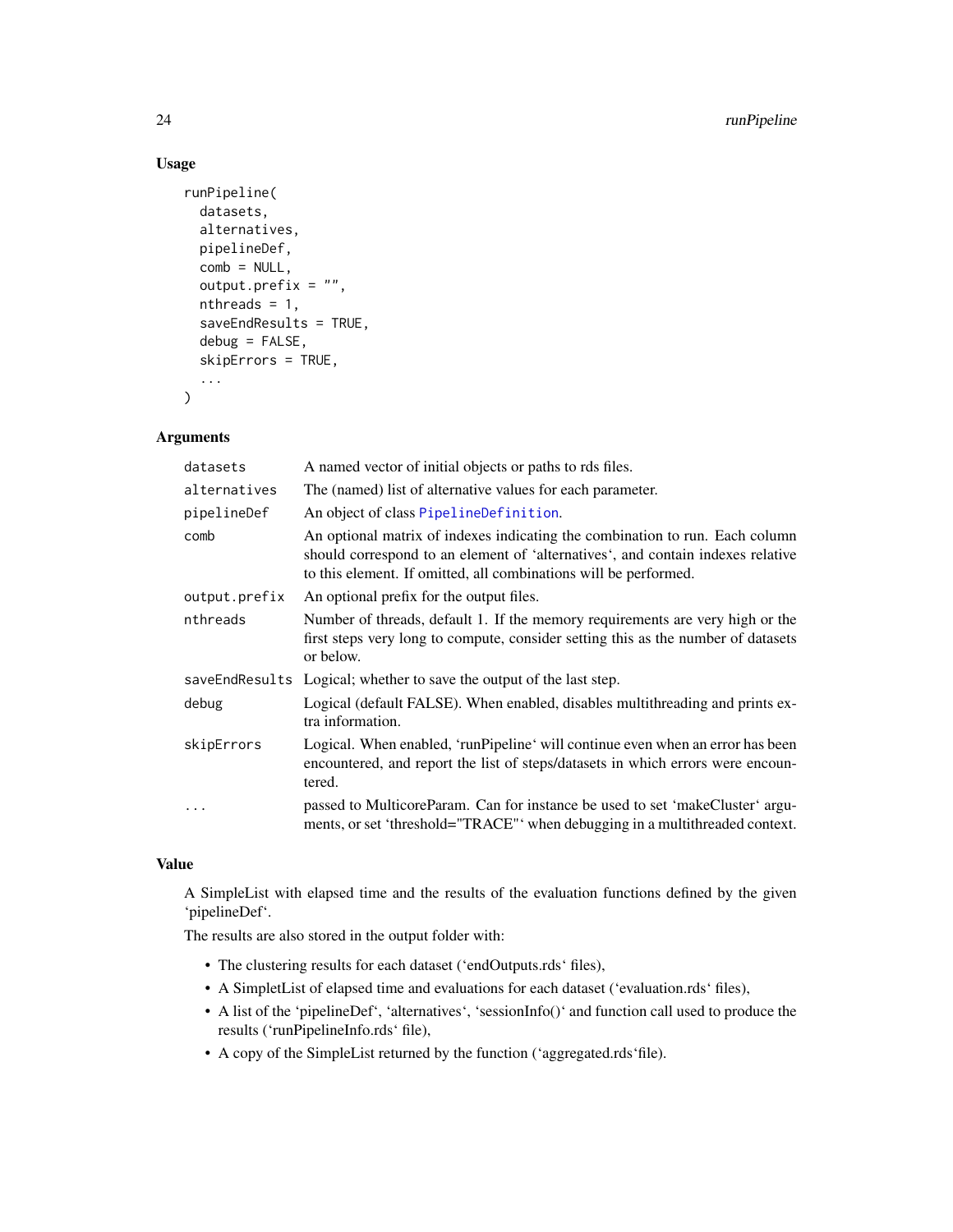## <span id="page-24-0"></span>scrna\_describeDatasets 25

## Examples

```
pip <- mockPipeline()
datasets <- list( ds1=1:3, ds2=c(5,10,15) )
tmpdir1 <- paste0(tempdir(),"/")
res <- runPipeline(datasets, pipelineDef=pip, output.prefix=tmpdir1,
                   alternatives=list() )
# See the `pipeComp_scRNA` vignette for a more complex example
```
scrna\_describeDatasets

*scrna\_describeDatasets*

## Description

Plots descriptive information about the datasets

## Usage

```
scrna_describeDatasets(sces, pt.size = 0.3, ...)
```
## Arguments

| sces                    | A character vector of paths to SCE rds files, or a list of SCEs |
|-------------------------|-----------------------------------------------------------------|
| pt.size                 | Point size (for reduced dims)                                   |
| $\cdot$ $\cdot$ $\cdot$ | Passed to geom point()                                          |

#### Value

A plot\_grid output

scrna\_evalPlot\_filtering

*scrna\_evalPlot\_filtering*

## Description

scrna\_evalPlot\_filtering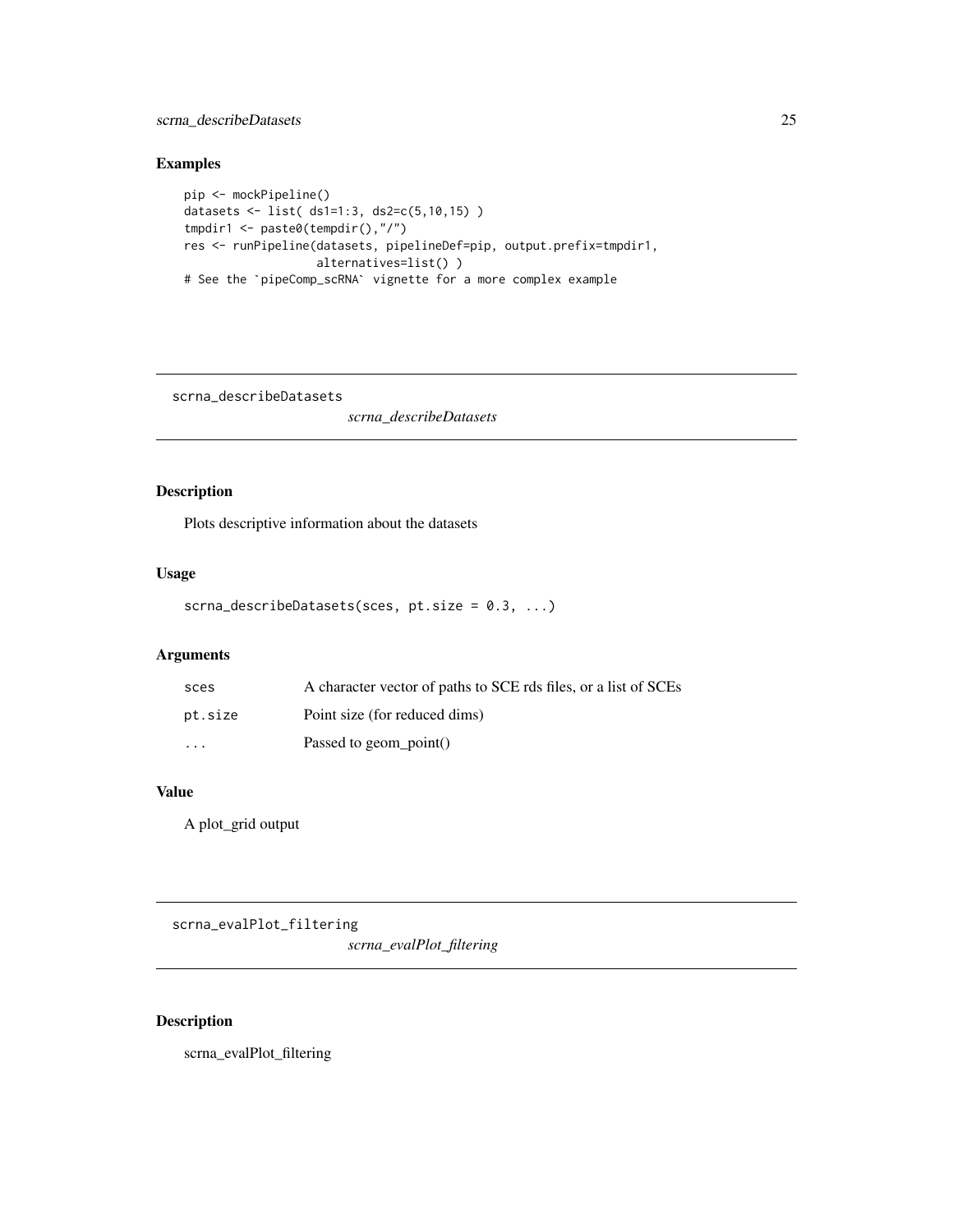## Usage

```
scrna_evalPlot_filtering(
  res,
  steps = c("doublet", "filtering"),
 clustMetric = "mean_F1",
 filterExpr = TRUE,
  atNearestK = FALSE,
  returnTable = FALSE,
 point.size = 2.2,
  ...
\mathcal{L}
```
## Arguments

| res         | Aggregated pipeline results (i.e. the output of 'runPipeline' or 'aggregateRe-<br>sults')                                                                           |
|-------------|---------------------------------------------------------------------------------------------------------------------------------------------------------------------|
| steps       | Steps to include (default 'doublet' and 'filtering'); other steps will be averaged.                                                                                 |
| clustMetric | Clustering accuracy metric to use (default 'mean_F1")                                                                                                               |
| filterExpr  | An optional filtering expression based on the columns of the clustering evalua-<br>tion (e.g. 'filterExpr=param1=="value1"' or 'filterExpr=n_clus==true.nbClusts'). |
| atNearestK  | Logical; whether to restrict analyses to those giving the smallest deviation from<br>the real number of clusters (default FALSE).                                   |
| returnTable | Logical; whether to return the data rather than plot.                                                                                                               |
| point.size  | Size of the points                                                                                                                                                  |
| $\ddotsc$   | passed to 'geom_point'                                                                                                                                              |

## Value

A ggplot, or a data.frame if 'returnTable=TRUE'

#### Examples

```
data("exampleResults", package="pipeComp")
scrna_evalPlot_filtering(exampleResults)
```
scrna\_evalPlot\_overall

*scrna\_evalPlot\_overall*

## Description

Plots a multi-level summary heatmap of many analyses of the 'scrna\_pipeline'.

<span id="page-25-0"></span>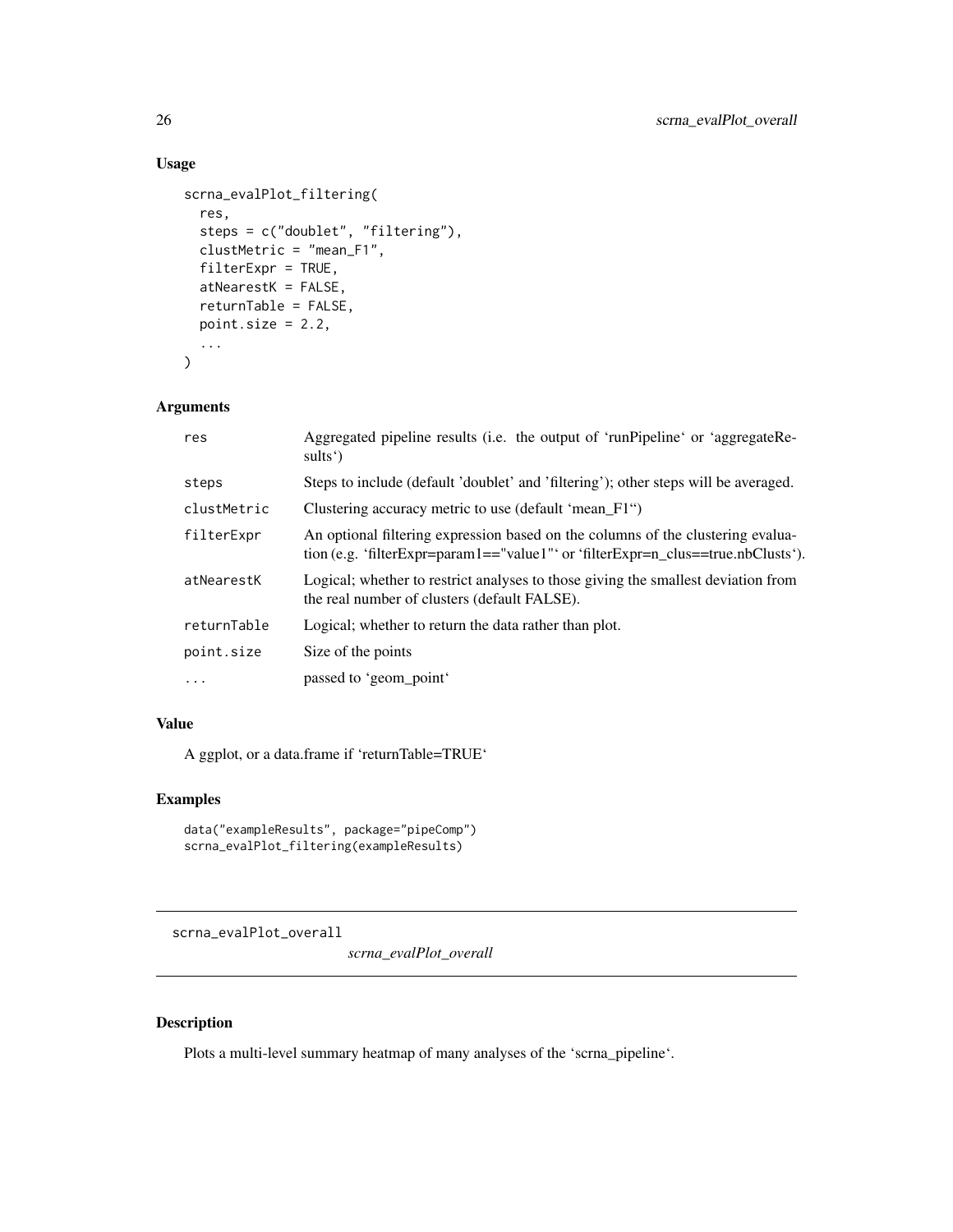## Usage

```
scrna_evalPlot_overall(
  res,
  agg.by = NULL,width = NULL,
  datasets_as_columnNames = TRUE,
  rowAnnoColors = NULL,
  column_names\_gp = gpar(fontsize = 10),column_title_gp = gpar(fontsize = 12),
 heatmap_legend_param = list(by_row = TRUE, direction = "horizontal", nrow = 1),
  ...
\mathcal{L}
```
## Arguments

| res                     | Aggregated pipeline results (i.e. the output of 'runPipeline' or 'aggregateRe-<br>sults')                                 |  |
|-------------------------|---------------------------------------------------------------------------------------------------------------------------|--|
| agg.by                  | The paramters by which to aggregate.                                                                                      |  |
| width                   | The width of individual heatmap bodies.                                                                                   |  |
| datasets_as_columnNames |                                                                                                                           |  |
|                         | Logical; whether dataset names should be printed below the columns (except for<br>silhouette) rather than using a legend. |  |
| rowAnnoColors           | Optional list of colors for the row annotation variables (passed to 'HeatmapAn-<br>$notation(col=)^{n}$                   |  |
| column_names_gp         |                                                                                                                           |  |
|                         | Passed to each calls to 'Heatmap'                                                                                         |  |
| column_title_gp         |                                                                                                                           |  |
|                         | Passed to each calls to 'Heatmap'                                                                                         |  |
| heatmap_legend_param    |                                                                                                                           |  |
|                         | Passed to each calls to 'Heatmap'                                                                                         |  |
| $\ddots$                | Passed to each calls to 'Heatmap'                                                                                         |  |

#### Value

A HeatmapList

```
library(ComplexHeatmap)
data("exampleResults")
h <- scrna_evalPlot_overall(exampleResults)
draw(h, heatmap_legend_side="bottom")
```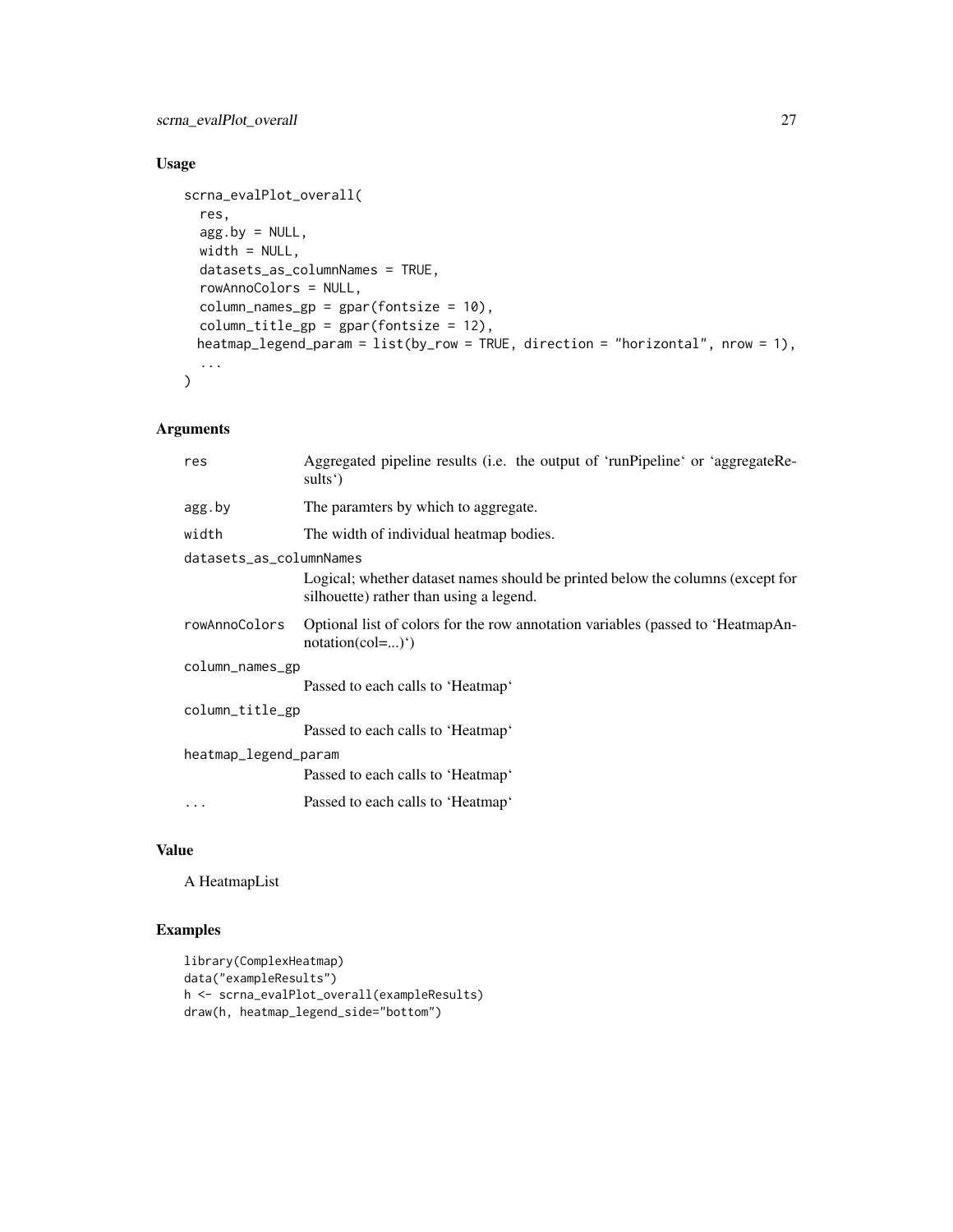#### <span id="page-27-0"></span>Description

Plot a min/max/mean/median silhouette width heatmap from aggregated evaluation results of the 'scrna\_pipeline'.

### Usage

```
scrna_evalPlot_silh(
  res,
 what = c("minSilWidth", "meanSilWidth"),
  step = "dimreduction",
  dims = 1,
  agg.by = NULL,agg.fn = mean,filterExpr = NULL,
  value_{format} = "",reorder_rows = FALSE,
  reorder_columns = TRUE,
  show_heatmap_legend = TRUE,
  show_column_names = FALSE,
  col = rev(RColorBrewer::brewer.pal(n = 11, "RdBu")),
  font\_factor = 0.9,row_split = NULL,
  shortNames = TRUE,
  value_cols = c("white", "black"),
  title = NULL,
  anno_legend = TRUE,
  ...
\mathcal{L}
```
#### Arguments

| Aggregated pipeline results (i.e. the output of 'runPipeline' or 'aggregateRe-  |
|---------------------------------------------------------------------------------|
| What metric to plot, possible values are "minSilWidth", "meanSilWidth" (de-     |
| Name of the step for which to plot the evaluation results. Defaults to "dimre-  |
| If multiple sets of dimensions are available, which one to use (defaults to the |
|                                                                                 |
|                                                                                 |
|                                                                                 |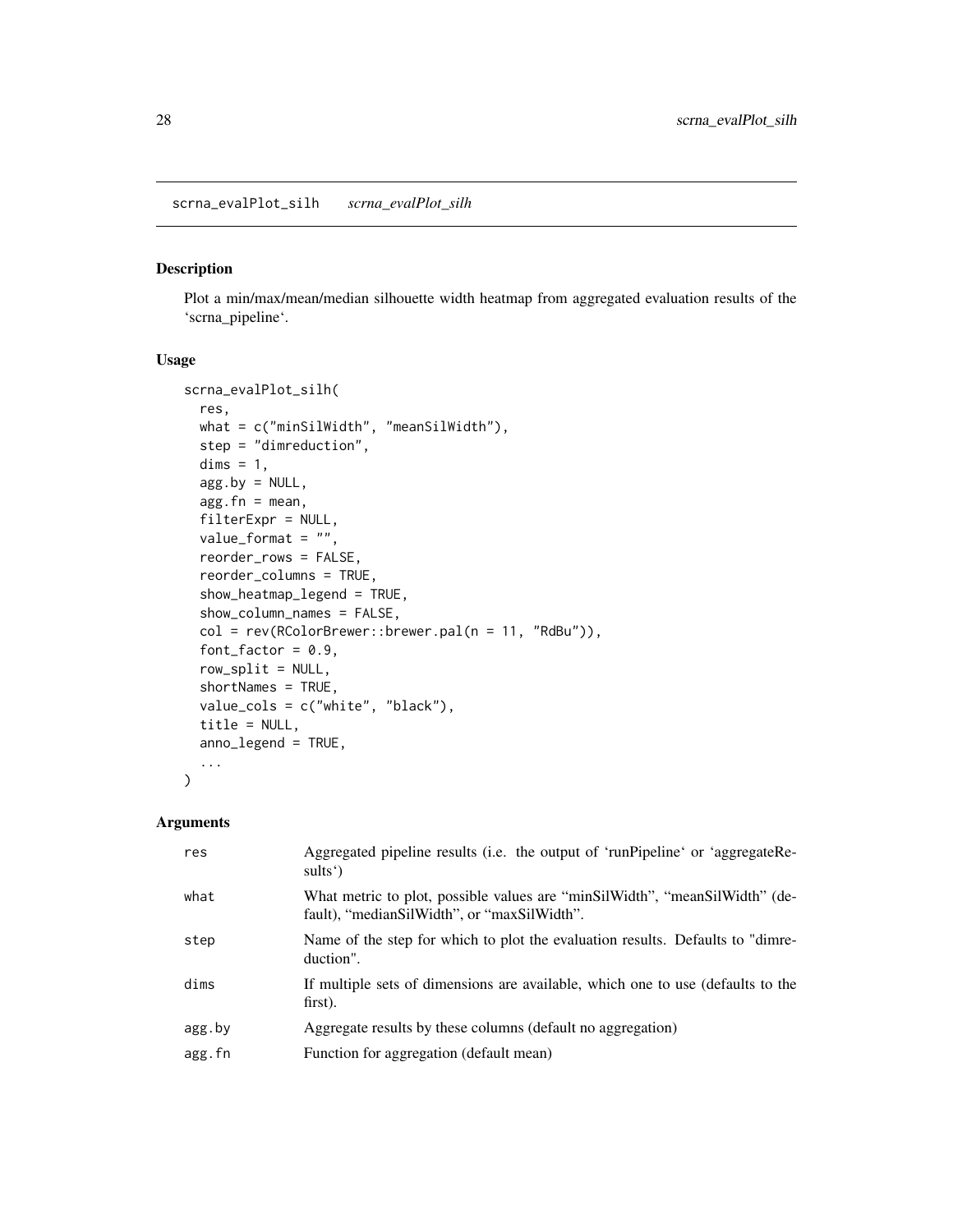<span id="page-28-0"></span>scrna\_pipeline 29

| filterExpr          | An optional filtering expression based on the columns of the target dataframe,<br>(e.g. 'filterExpr=param1=="value1"').                                          |  |
|---------------------|------------------------------------------------------------------------------------------------------------------------------------------------------------------|--|
| value_format        | Format for displaying cells' values (no label by default)                                                                                                        |  |
| reorder rows        | Whether to sort rows (default FALSE). The row names themselves can also be<br>passed to specify an order, or a 'Complex Heatmap'.                                |  |
| reorder_columns     |                                                                                                                                                                  |  |
|                     | Whether to sort columns (default TRUE).                                                                                                                          |  |
| show_heatmap_legend |                                                                                                                                                                  |  |
|                     | Passed to 'Heatmap' (default FALSE)                                                                                                                              |  |
| show_column_names   |                                                                                                                                                                  |  |
|                     | Passed to 'Heatmap' (default FALSE)                                                                                                                              |  |
| col                 | Colors for the heatmap                                                                                                                                           |  |
| font_factor         | A scaling factor applied to fontsizes (default 1)                                                                                                                |  |
| row_split           | Optional column (included in 'agg.by') by which to split the rows. Alternatively,<br>an expression using the columns (retained after aggregation) can be passed. |  |
| shortNames          | Logical; whether to use short row names (with only the parameter values instead<br>of the parameter name and value pairs), default TRUE.                         |  |
| value_cols          | A vector of length 2 indicating the colors of the values (above and below the<br>mean), if printed                                                               |  |
| title               | Plot title                                                                                                                                                       |  |
| anno_legend         | Logical; whether to plot the legend for the datasets                                                                                                             |  |
| $\cdots$            | Passed to 'Heatmap'                                                                                                                                              |  |

## Value

A Heatmap

## Examples

```
data("exampleResults", package="pipeComp")
scrna_evalPlot_silh( exampleResults, agg.by=c("filt","norm"),
                    row_split="norm" )
```
<span id="page-28-1"></span>scrna\_pipeline *scrna\_pipeline*

## Description

The 'PipelineDefinition' for the default scRNAseq clustering pipeline, with steps for doublet identification, filtering, normalization, feature selection, dimensionality reduction, and clustering. Alternative arguments should be character, numeric or logical vectors of length 1 (e.g. the function name for a method, the number of dimensions, etc). The default pipeline has the following steps and arguments: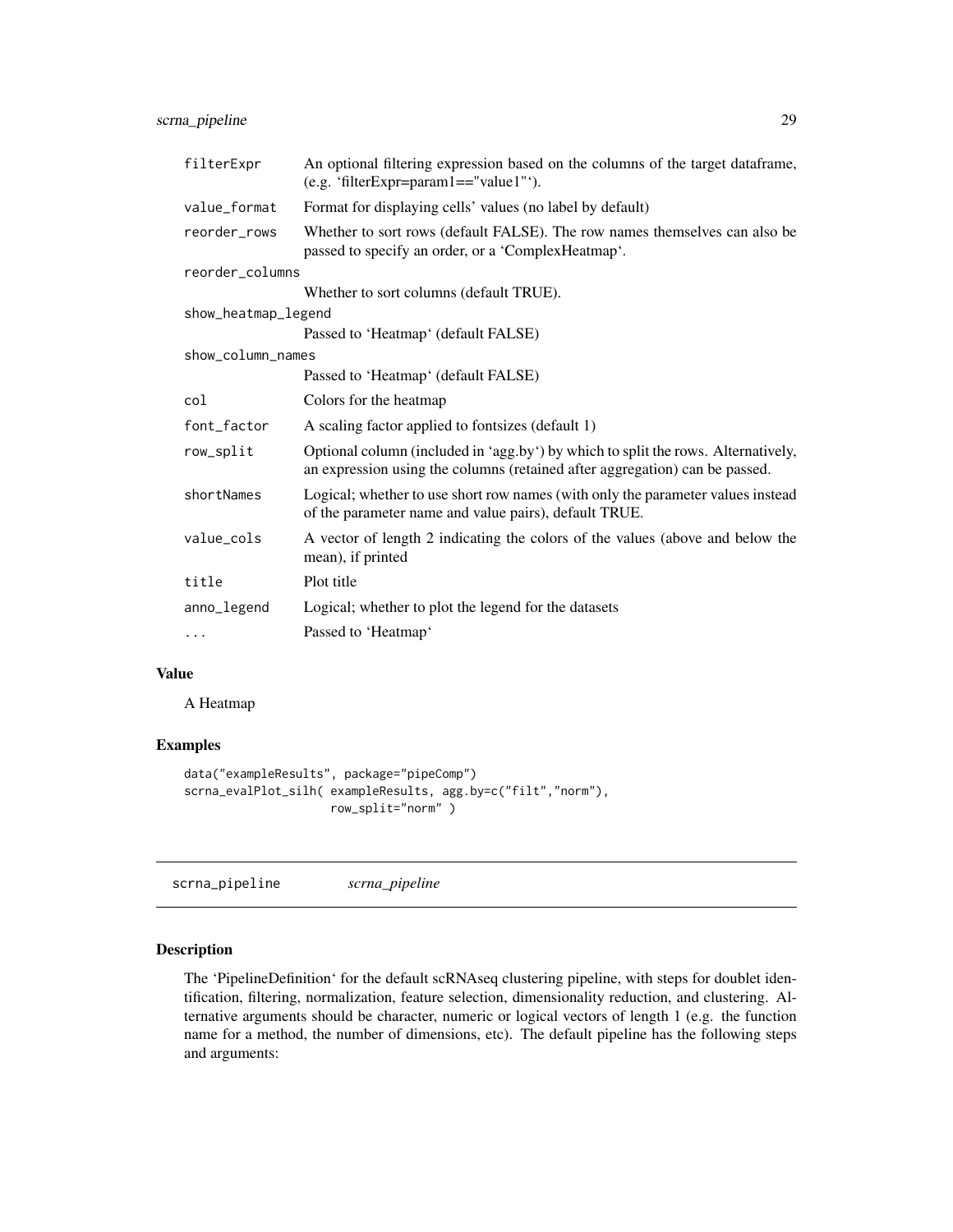- <span id="page-29-0"></span>• doublet: 'doubletmethod' (name of the doublet removal function)
- filtering: 'filt' (name of the filtering function, or filter string)
- normalization: 'norm' (name of the normalization function)
- selection: 'sel' (name of the selection function, or variable of rowData on which to select) and 'selnb' (number of features to select)
- dimreduction: 'dr' (name of the dimensionality reduction function) and 'maxdim' (maximum number of components to compute)
- clustering: 'clustmethod' (name of the clustering function), 'dims' (number of dimensions to use), 'k' (number of nearest neighbors to use, if applicable), 'steps' (number of steps in the random walk, if applicable), 'resolution' (resolution, if applicable), 'min.size' (minimum cluster size, if applicable). If using the 'scrna\_alternatives.R' wrappers, the dimensionality can be automatically estimated by specifying 'dims = "method\_name"'.

## Usage

```
scrna_pipeline(saveDimRed = FALSE, pipeClass = c("seurat", "sce"))
```
#### Arguments

| saveDimRed | Logical; whether to save the dimensionality reduction for each analysis (default<br>FALSE)                                                                                                                                                                                                                                            |
|------------|---------------------------------------------------------------------------------------------------------------------------------------------------------------------------------------------------------------------------------------------------------------------------------------------------------------------------------------|
| pipeClass  | 'sce' or 'seurat'; which object class to use throughout the pipeline. Note that<br>the 'alternatives' functions have to be built around the chosen class. Given that,<br>if running the 'scrna_alternatives', the class of whole pipeline is determined by<br>the output of the filtering, only this step is affected by this option. |

#### Value

A 'PipelineDefinition' object to be used with 'runPipeline'.

#### Examples

```
pip <- scrna_pipeline()
pip
```
stableG *Lists of stable genes*

## Description

Genes were simply obtained by querying the respective GO terms

#### Value

a list.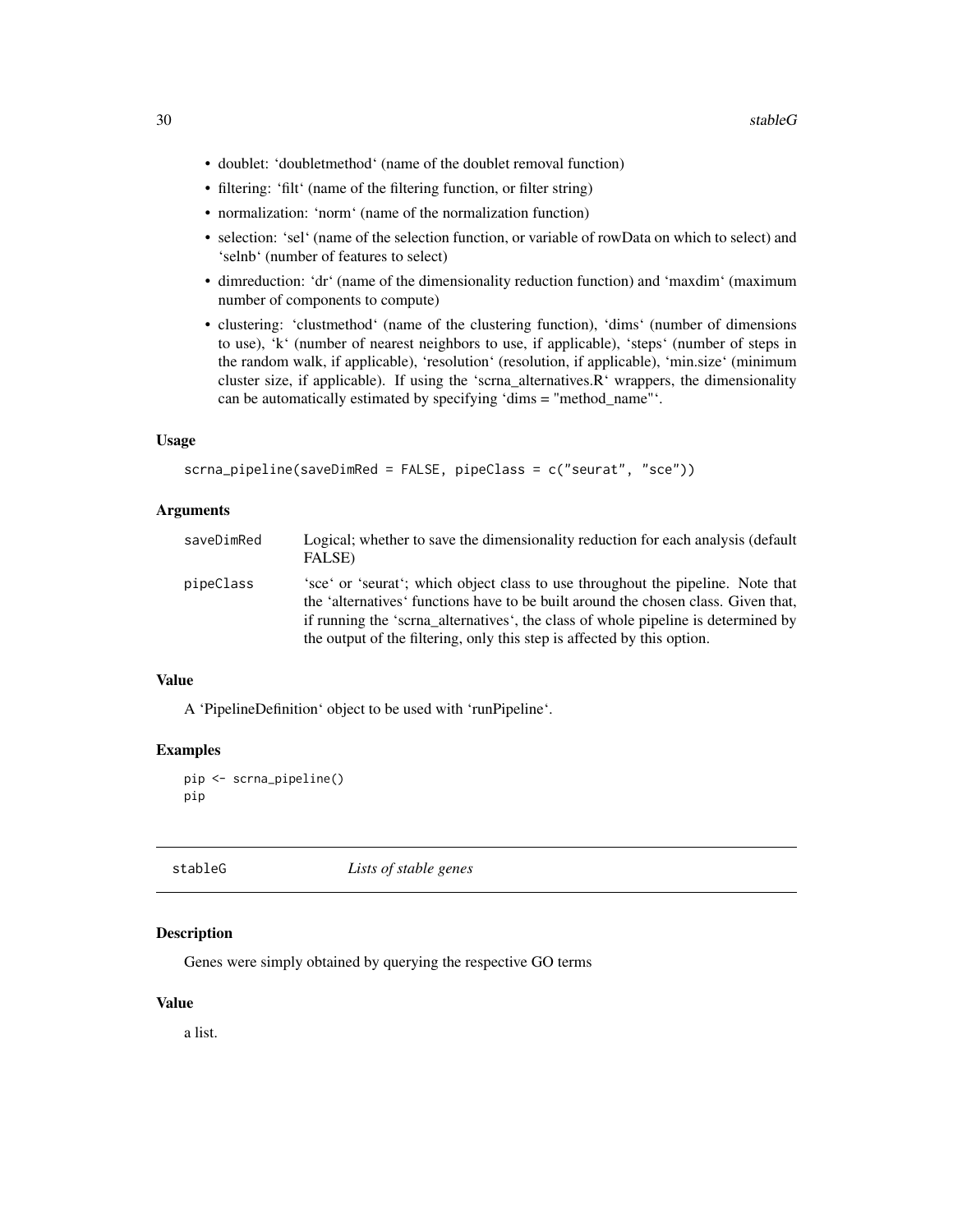# <span id="page-30-0"></span>**Index**

```
[,PipelineDefinition,ANY,ANY,ANY-method
        (PipelineDefinition-methods),
        20
$,PipelineDefinition-method
        (PipelineDefinition-methods),
        20
addPipelineStep, 3, 20, 21
aggregatePipelineResults, 4
arguments (PipelineDefinition-methods),
        20
arguments,PipelineDefinition-method
        (PipelineDefinition-methods),
        20
as.list,PipelineDefinition-method
        (PipelineDefinition-methods),
        20
buildCombMatrix, 5
checkPipelinePackages, 5
clustMetricsCorr, 6
colCenterScale, 6, 9
ctrlgenes, 7
dea_evalPlot_curve, 7
dea_pipeline, 8
defaultArguments
        (PipelineDefinition-methods),
        20
defaultArguments,PipelineDefinition-method
        (PipelineDefinition-methods),
        20
defaultArguments<-
        (PipelineDefinition-methods),
        20
<code>defaultArguments<–,PipelineDefinition–method</code> <code>pipelineDefinition–methods,20</code>
        (PipelineDefinition-methods),
        20
defaultStepAggregation, 8
                                                         20
                                                         20
                                                         20
                                                         20
```
evalHeatmap, [9](#page-8-0) evaluateClustering, [11](#page-10-0) evaluateDEA, [12](#page-11-0) evaluateDimRed, [12](#page-11-0) evaluateNorm, [13](#page-12-0) exampleDEAresults, [14](#page-13-0) exampleResults, [14](#page-13-0) farthestPoint, [15](#page-14-0) getDimensionality, [15](#page-14-0) getQualitativePalette, [16](#page-15-0) length,PipelineDefinition-method *(*PipelineDefinition-methods*)*, match\_evaluate\_multiple, [16](#page-15-0) mergePipelineResults, [17](#page-16-0) mockPipeline, [18](#page-17-0) names,PipelineDefinition-method *(*PipelineDefinition-methods*)*, names<-,PipelineDefinition-method *(*PipelineDefinition-methods*)*, parsePipNames, [18](#page-17-0) pipeComp *(*pipeComp-package*)*, [3](#page-2-0) pipeComp-package, [3](#page-2-0) PipelineDefinition, *[3,](#page-2-0) [4](#page-3-0)*, *[17](#page-16-0)*, [19,](#page-18-0) *[20,](#page-19-0) [21](#page-20-0)*, *[24](#page-23-0)* PipelineDefinition-class *(*PipelineDefinition*)*, [19](#page-18-0) PipelineDefinition-method *(*PipelineDefinition-methods*)*, plotElapsed, [22](#page-21-0)

readPipelineResults, *[4](#page-3-0)*, *[17](#page-16-0)*, [23](#page-22-0)